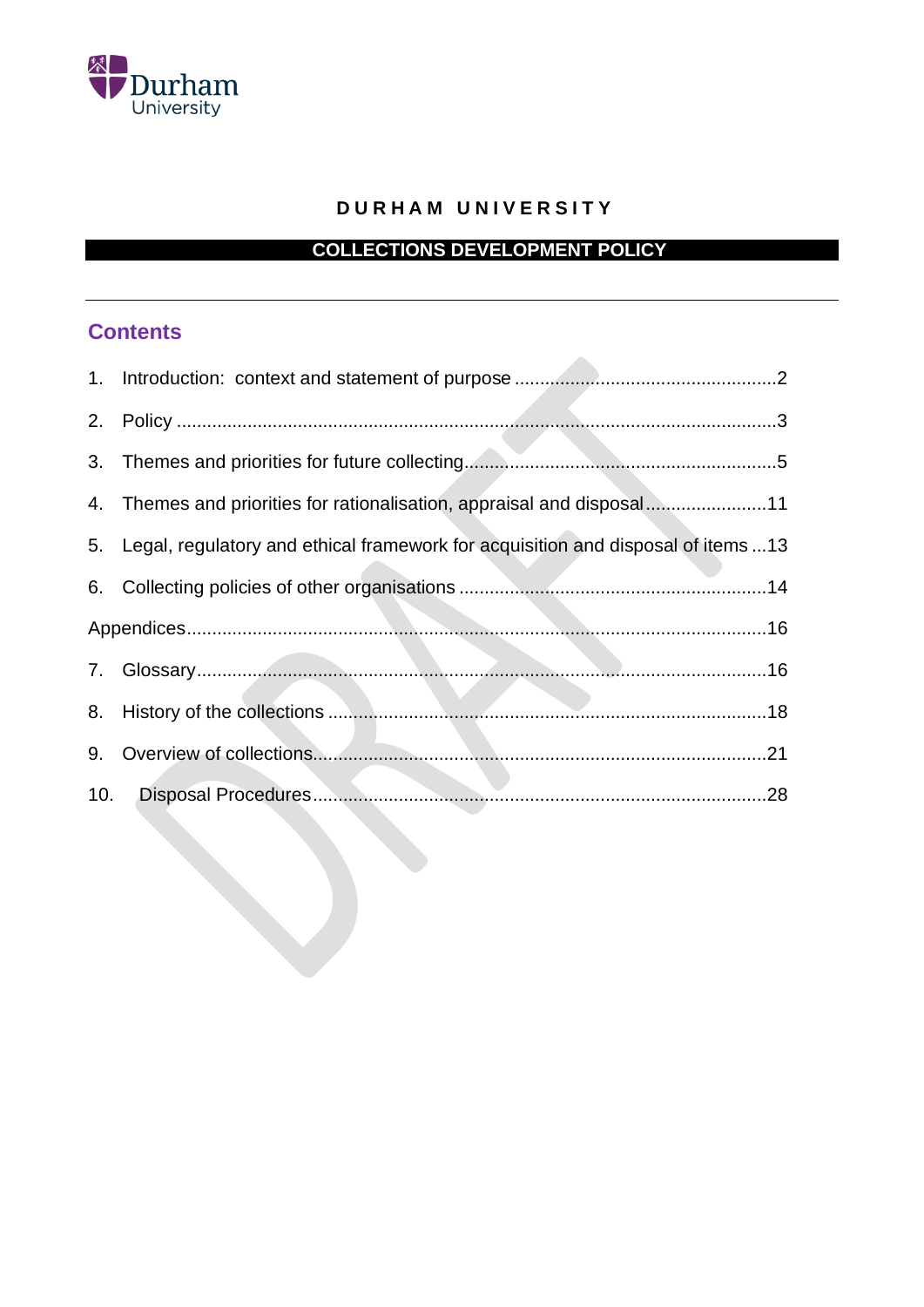## **COLLECTIONS DEVELOPMENT POLICY**

**Governing Body: Durham University Date on which this policy was endorsed by governing body: 31 January 2019 Date at which policy due for review: 2024**

## <span id="page-1-0"></span>**1. Introduction: context and statement of purpose**

1.1 Durham University

Durham University holds and aims to develop its collections for use in its research, teaching and wider engagement. This policy describes how these unique and distinctive museum, library and archive collections will be developed, ensuring that acquisition is carried out openly and with transparency.

Within the University the collections are distributed across venues, working within museum, library and and archive professional standards and ethical frameworks:

- Archives and Special Collections
- Durham Castle Museum
- Museum of Archaeology
- Oriental Museum
- Western Art collection.

This policy covers collecting within these five areas.

The University holds four collections holding designated status, recognising their importance on a national and international scale:

- Bishop Cosin's Library (2005)
- Sudan Archive (2005)
- Egypt and Sudan collection (2008)
- Chinese collection (2008)

Collections are managed as an integrated service by Library and Heritage Collections – part of the University.

Their statement of purpose is:

*Collections-centred and audience focussed, its ambition is to use these cultural assets and team expertise in bringing together researchers, communities and organisations in order to create and disseminate knowledge in new and relevant ways, and to forge new routes to learning.*

All acquisitions and disposals are overseen by the Acquisition and Disposal Panel.

1.2 Strategic context

Collection development is undertaken within a strategic wider environment.

Durham University's collections, collection development policy and priorities sit within regional and national contexts, and within the higher education sector, as part of a 'distributed national collection' of cultural heritage. Within this context, Durham University does not seek to compete with other well-established institutions in the region or across the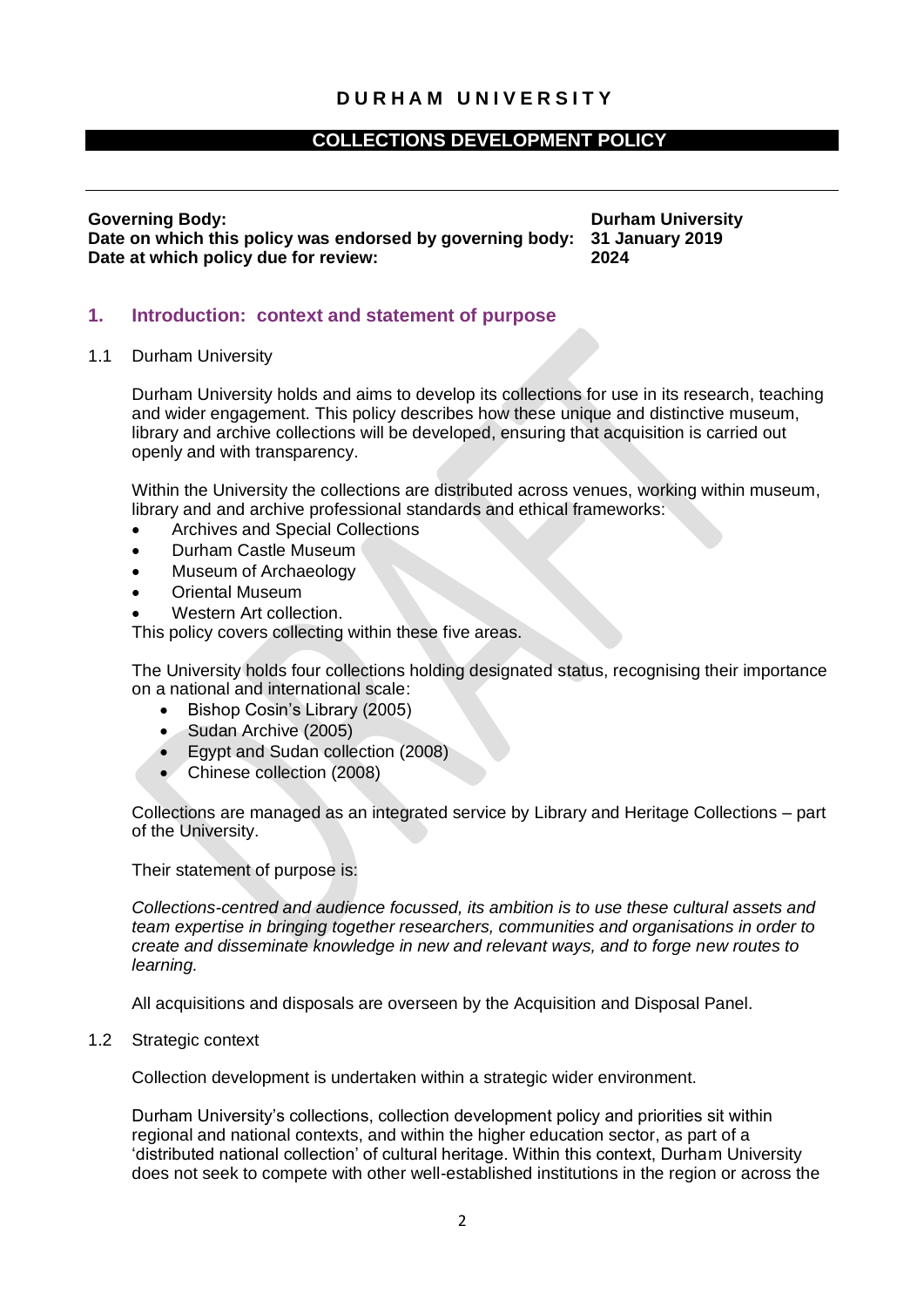UK, but to sustain and build its own collection strengths. Within the same context, there is a need to maintain awareness of current or future potential gaps in the dispersed national collection, where there is no institution regionally or nationally with a relevant collection policy in a particular subject area or type of material. Section 6 sets out in more detail the organisations whose collection development areas are relevant to collecting across museums, art, archives and special collections within Durham University.

Internally, the University's Strategy 2017-27 has three strategic goals: "to deliver worldleading and world-changing research across all core academic departments and institutes; To deliver education that is challenging, enabling, research-led and transformative; To deliver…. a wider student experience as good as any in the world."

The Cultural Strategy is an enabling Strategy of this and was approved in February 2017, with an overarching goal to "harness the potential of Durham University's world class cultural assets and expertise, driving our reputation as a dynamic cultural force, and a vibrant place of creativity for local and global audiences."

A Vision and Strategy for Library and Heritage Collections 2018-2028 was presented to University Executive Council in October 2018. Within this vision and strategy the goal is "to provide inspirational services, collections, experiences and expertise to the students, staff, academics and researchers at Durham University whilst supporting the University in outreach to communities locally, regionally, nationally and internationally."

## 1.3 Policy context

The University's Policies can be found at<https://www.dur.ac.uk/about/policy-zone/>

Of particular relevance to the Collections Development Policy are:

- **Major Gifts Policy**
- **Library Development Policy**

## <span id="page-2-0"></span>**2. Policy**

- 2.1 Durham University will ensure that both acquisition and disposal are carried out openly and with transparency.
- 2.2 By definition, Durham University has a long-term purpose and holds collections in trust for the benefit of the public in relation to its stated objectives. Durham University therefore accepts the principle that sound curatorial reasons must be established before consideration is given to any acquisition to the collection, or the disposal of any items in the collection.
- 2.3 Acquisitions outside the current stated policy will only be made in exceptional circumstances.
- 2.4 Durham University recognises its responsibility, when acquiring additions to its collections, to ensure that care of collections, documentation arrangements and use of collections will meet the requirements of the Museum and Archives Accreditation Standards. This includes using SPECTRUM primary procedures for museum collections management. It will take into account limitations on collecting imposed by such factors as staffing, storage and care of collection arrangements.
- 2.5 Durham University will undertake due diligence and make every effort not to acquire, whether by purchase, gift, bequest or exchange, any museum object or specimen unless the governing body or responsible officer is satisfied that the University can acquire a valid title to the item in question. The same undertaking applies to library and archive acquisitions,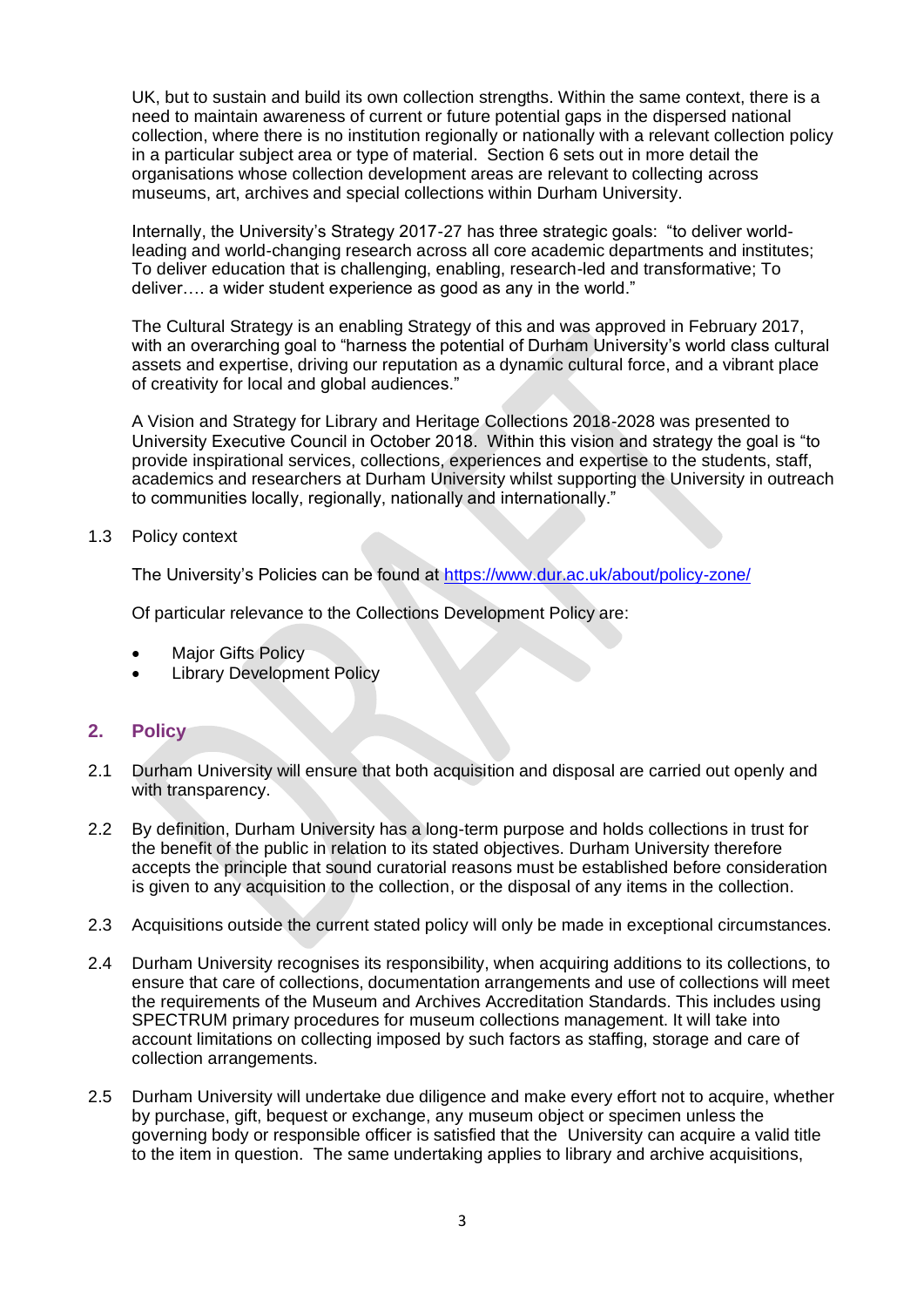with the caveat that acquisitions in these areas can also take the form of deposit (long-term loan).

<span id="page-3-0"></span>2.6 Durham University will not undertake disposal motivated principally by financial reasons.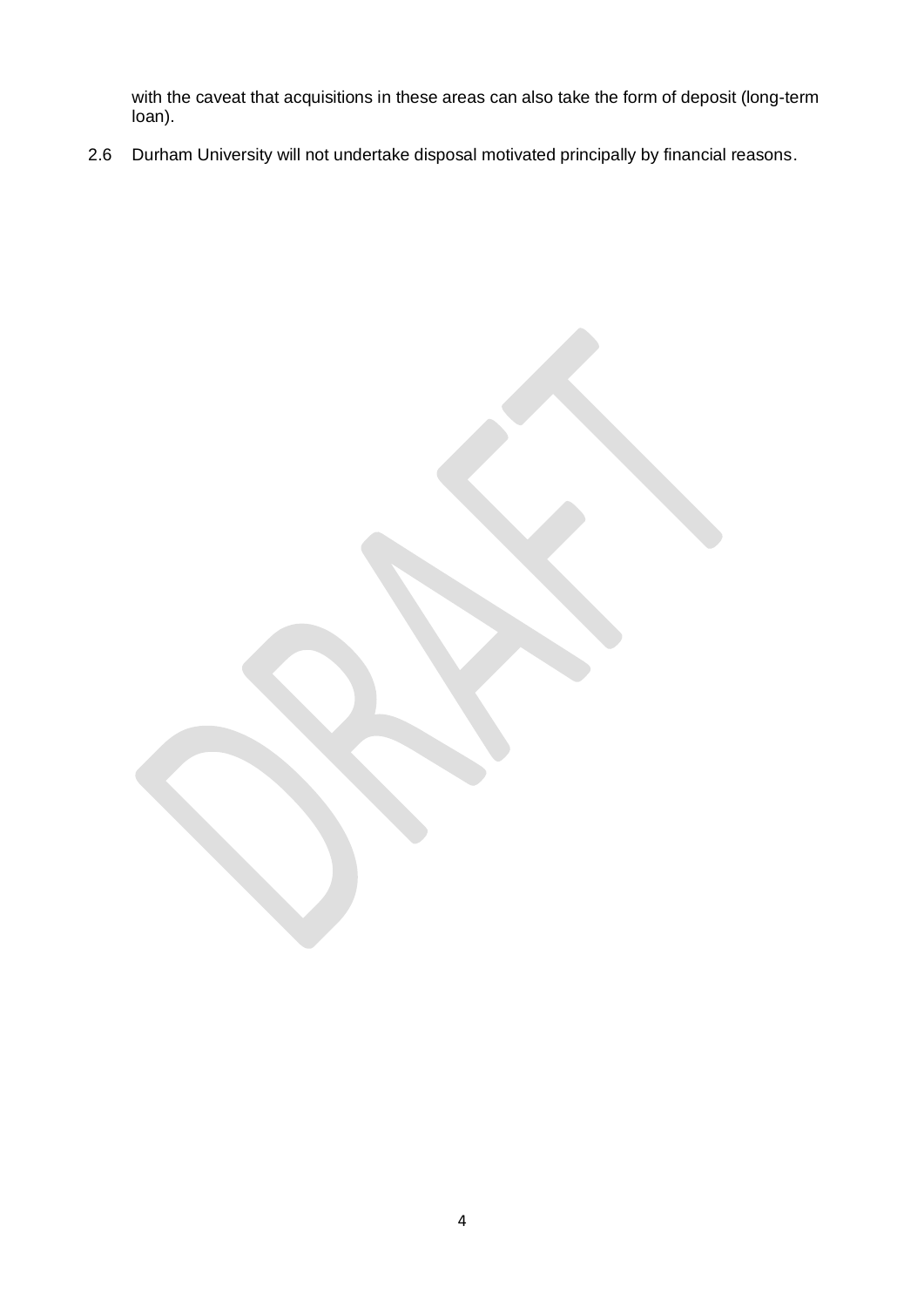## **3. Themes and priorities for future collecting**

This defines the boundaries of the scope of our collecting activity.

As part of a 'single collection' approach we undertake to understand and to implement professional practice within each collecting area (ie archives, art, library and artefact collections) but also aim to apply principles in a coherent way across collecting areas

In line with this approach, areas for future collecting are defined by themes which apply across all collections. Within these boundaries, priorities for future collecting will reflect the strengths of existing collections, but we will also actively seek to 'join ink-blots' – to exploit and develop connections between different types of material. This might mean, for example the acquisition of archives or research papers alongside artefact collections. We also seek to identify and develop links between local and international collections.

This single collection approach provides a long-term policy, which will be implemented over the medium- and long- term, with regular reviews of current priorities. Reviews will be informed by more general strategic issues and principles, including:

- A focus on coherence, and strength in breadth and/or depth, critical mass
- A consideration of the range of current and potential users of or audiences for our cultural collections – local communities, schools and students, national and international researchers etc.
- Flexibility to respond to short/medium term requests or needs from academic. departments and wider research trends, within Durham University or scholarship more widely.
- A desire to be open to serendipity and the kind of new opportunities which in the past have served to establish some of our most significant collections.

There are six areas for future collecting: two are defined by geography, four are thematic. These two and four areas overlap to form a matrix, in the sense that the themes provide a focus for local and regional collecting, and collecting priorities will favour acquisitions which relate to more than one thematic area.

## 3.1 **Durham City, with particular reference to Durham University and the World Heritage Site**

### 3.1.1 Durham University

Records of governance, management, administration, achievements and core activities of the University, its colleges, departments, centres and institutes; material more widely relating to its achievements, built environment and the student experience, including publications printed ephemera, photographs, academic, college and sporting attire, and other artefacts;

Material relating to current or former members (staff or students) who have achieved distinction;

Portraits of, or art by members of the university or alumni; art created as a demonstration of university research. Portraits of members of the university will focus on significant figures (past and current). Where possible and appropriate, the aim will be to increase diversity of representation, in terms of subject, artist or medium.

## 3.1.2 Durham City and World Heritage Site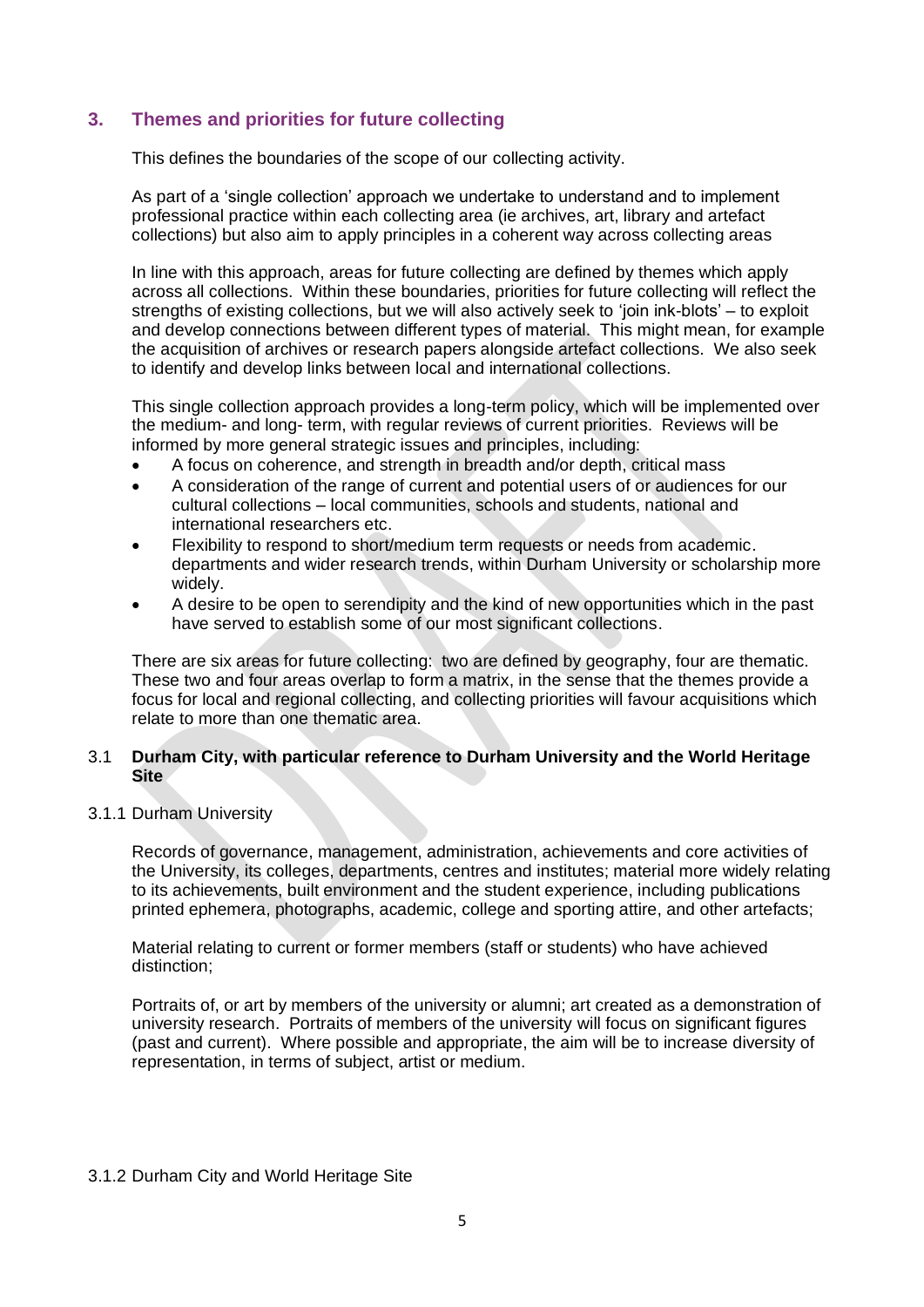Archaeological material from the City of Durham, as defined in 1974 when a number of parishes were combined, from the Mesolithic period to the 21st century:

- where this enhances or develops existing holdings;
- cases covered by the Treasure Act (1996);
- within the role of the University's Museum of Archaeology as a depository for Development Control Archaeology from Durham (as agreed with neighbouring museums and Durham County Council's Principal Archaeologist).

Archives relating to excavations, collections or collectors represented in the collections, and reference works relating to the collecting areas will be acquired where possible.

Material relating to Durham Castle or associated with its history and its use by Bishops of Durham, including objects created for or belonging to the Castle but subsequently removed.

Early and rare books, contemporary publications and photographs relating to the City.

Art portraying or inspired by the WHS or the landscape of the peninsula, or commissioned through city events and festivals; art by artists based in Durham city, with a focus on diversity. In this context, diversity relates to the artists whose work is acquired and/or the media used.

### 3.2 **Historic Durham County and the wider north east region [Cumbria, Northumberland, County Durham and North Yorkshire]**

Material, to give context to archaeological collections from Durham City, in consultation with neighbouring museums.

Material relating to ecclesiastical administration in Durham, including records of the Diocese of Durham, papers of significant individuals (for example, bishops or archdeacons), material relating to the Palatinate of Durham.

Records of local families and landed estates; papers and associate material of antiquarians.

Manuscripts and printing produced or published in the region; material relating to ownership or production of manuscripts or printed books in the NE region.

Early and rare books, and contemporary publications relating to the county and region.

Material reflecting trade and travel linking Durham and the north east to the wider world.

Material relating to visual art, performance art (including music and drama) and literature of the north east, including material by artists from the city or region, material from writers and publishers based in or writing about the north east, including poetry and performance.

Acquisitions of fine art will focus on diversity, in terms of artist and/or interpretation, ie rather than art depicting the region.

## 3.3 **The transmission and exchange of knowledge and ideas (focussing in particular on writing)**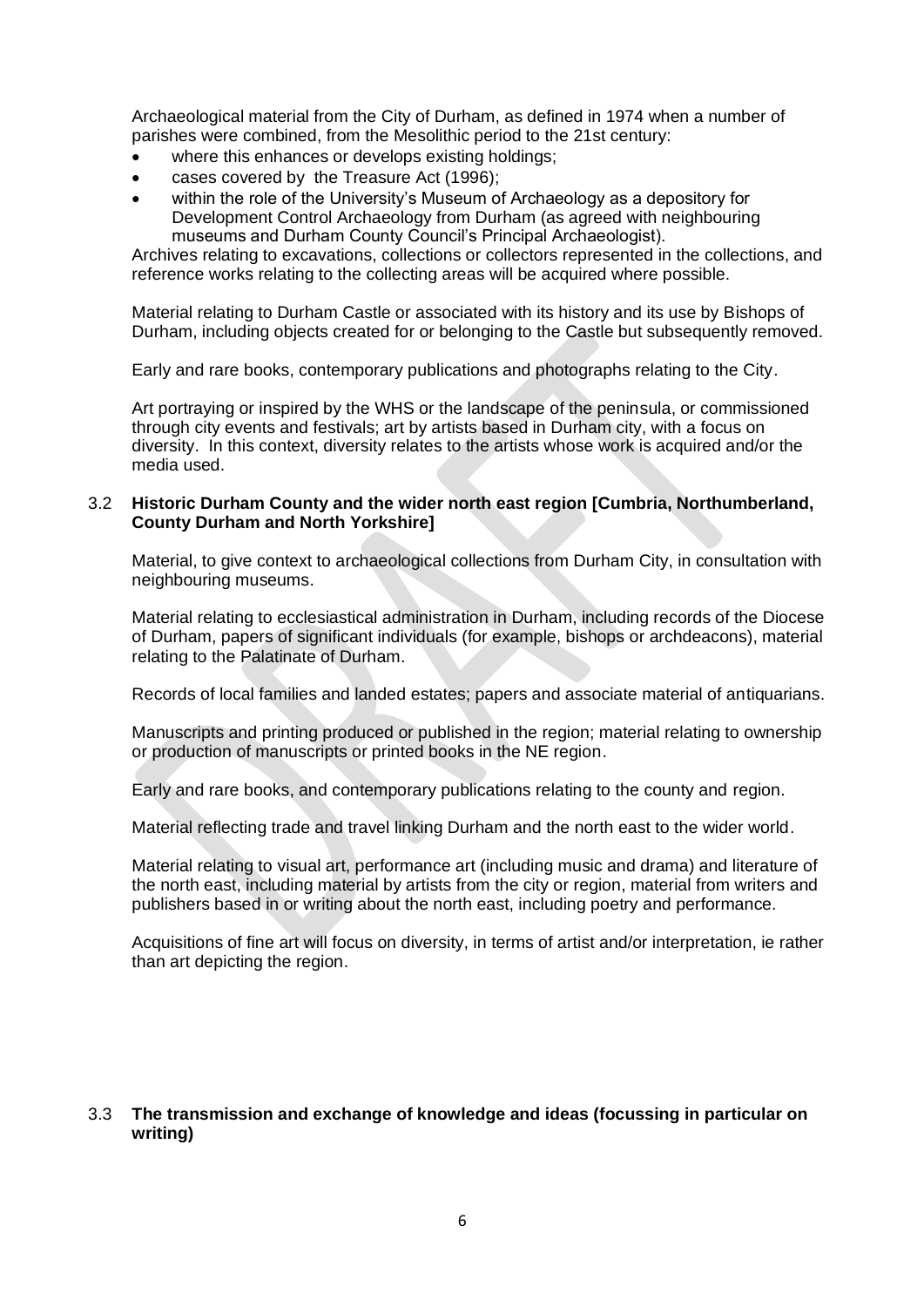### 3.3.1 The history of the book<sup>1</sup> (in manuscript or print), the history of writing

Contemporary publishing relating to the history of the book.

Volumes representing or demonstrating significant developments in manuscript or print production (NE England, UK, western Europe, North Africa, Asia); material manuscript and printed book production or ownership in NE England.

Volumes (or collections) with a provenance of significance, or where there are annotations or other evidence of use or amendment, particularly material with an association with existing named collections.

Significant editions of significant texts, particularly in areas of subject strengths or specialisms within existing book collections, as referenced in Section 9.1 below.

Material showing the history of writing, in different scripts and using different materials, relating to areas of collection specialism, particularly the faiths and cultures of North East England, North Africa and Asia. This includes writing carved, painted or incised to create works in stone, glass, metal, lacquer, ivory, bone, wood and papyrus as well as works on paper and parchment; ranging from monumental, state or religious works to small private and personal pieces, dating from the origins of writing to the modern day. Our broad area of interest includes Indo-European, Sino-tibetan, Altaic, Mon-Khmer, Tai-Kadai, Austronesian, Dravidian, Afro-Asiatic, Siberian and Caucasican languages, many of which feature a number of different scripts.

3.3.2 Global transmission of ideas and knowledge

Material relating to trade and travel between Durham and the North East and the wider world.

Material relating to collectors, in particular from the North East, whose interests and activities relate to Durham University collecting areas or existing named collections.

Material relating to the Silk Road from West Asia, Central Asia, South Asia, China and South East Aisa, both ancient and modern day including works on paper, metalwork, textiles, glass, coinage, ivory and horn. In particular material relating to the former Soviet republics in Central Asia, and Mongolia.

## 3.3.3 Art

Art communicating current social or political issues, communicating or supporting research; or art in the form of preliminary sketches or drawings, showing thought or working processes.

## 3.4 **Beliefs: religion, ritual, spirituality, philosophy and ethics (in private or public life)**

Collecting within this area would include an exploration of cross-faith and inter-faith themes, for example pilgrimage, as well as collecting within specific faiths and denominations.

## 3.4.1 Major world faiths

## **Christianity**

<sup>&</sup>lt;sup>1</sup> Durham University's Institute of Medieval and Early Modern Studies defines the History of the Book as the study of the material forms of texts, including manuscripts and early printed books (production, binding, scribal practices, illumination, rubrication, annotation); of the histories of bookmaking, book lending, book use and bookselling; of libraries and book collecting; of readers and reading.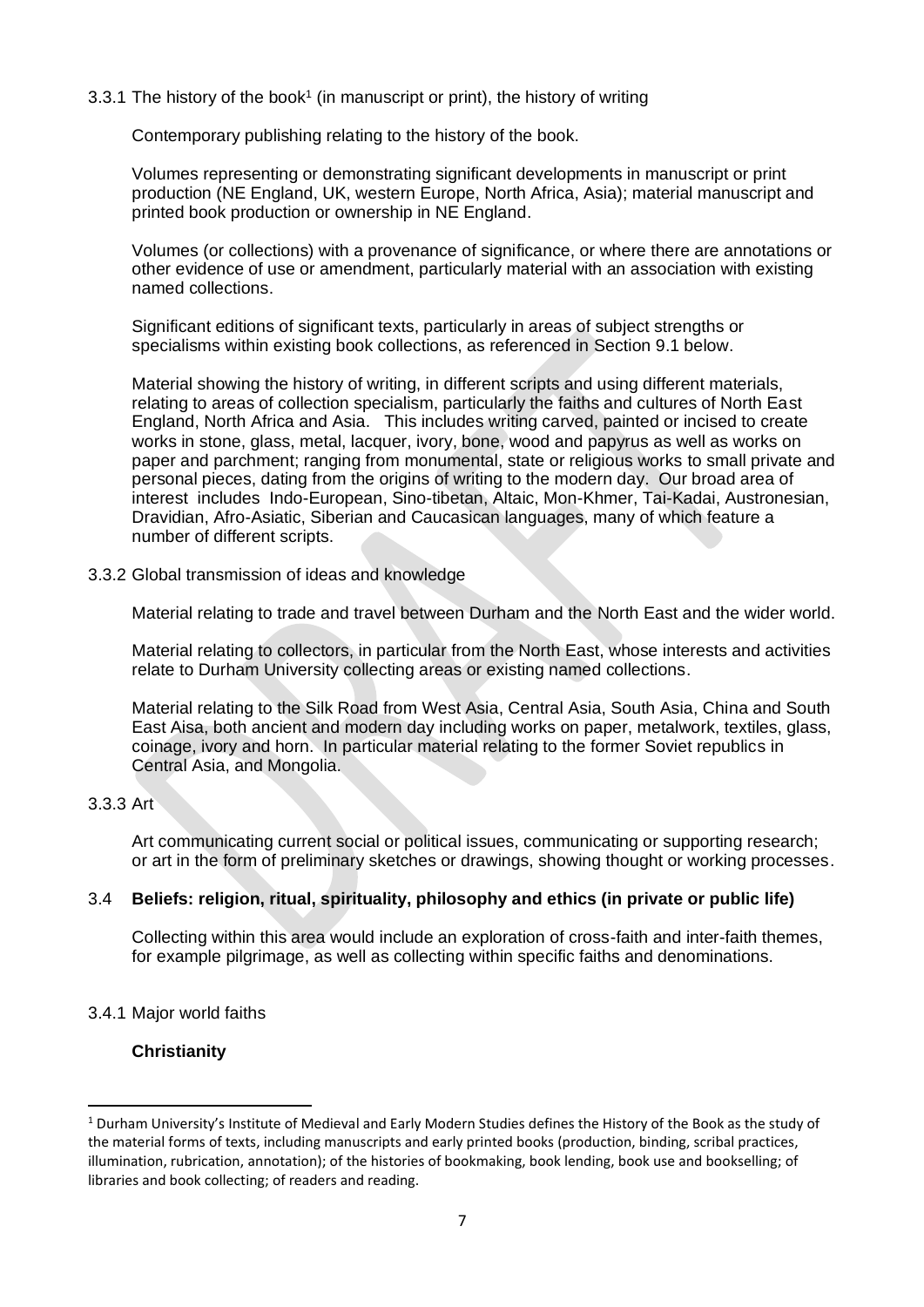Material relating to the historical development of Christianity and pilgrimage within the North East.

Records, associated special collections and associated material relating to Church of England, including theological, social, educational and political aspects, relating to the North East in particular

Material relating to Quakers in the North East.

Records, associated special collections and associated material reflecting the historical, social, theological and ecclesiastical development of the Catholic Church, particularly in Northern England, but also elsewhere in the country; and material from Catholic organisations and institutions which are deemed to be 'at risk' of destruction.

Material relating to religious controversy and conflict in the 17th and 18th century, in the NE in particular.

Material relating to hymnody and hymnology, of all periods, but with particular emphasis on modern hymns (from the 18th century onwards) composed, performed and studied especially in the UK.

Material relating to British missionaries, aid or development in the Sudans, from the late 19th century to the present day, particularly during the period of the Anglo-Egyptian Condominium, 1899-1955.

Material relating to Christianity in Asia: from early Christianity, including Byzantine, Coptic, Nestorian; its spread into East and South East Asia (including the period of prohibition in Japan); and including modern-day material from Korea, China, Japan and South East Asia, with a particular focus on The Philippines; West Asian contemporary Orthodox, Coptic and Marionite Christianity.

#### **Islam**

Material relating to Islam, in particular the early Islamic world, Islamic Egypt, Spain, the Ottoman Empire, Islam in South East Asia and contemporary Islam. Including works on paper, ceramics and textiles, metalwork and glass.

### **Hinduism**

Material relating to Hinduism in South Asia (particularly pre and post C19th CE), including works in wood, ceramic textiles and glass.

### **Buddhism**

Material relating to Buddhism in Asia from the 1<sup>st</sup> Century CE to modern day, in particular Himalayan material beyond Tibet, Buddhism in Korea, Japan and South East Asia, and contemporary Buddhism. Including works on paper, ceramics and textiles.

### **Judaism**

Material relating to Judaism, its history, ritual and modern Judaism.

### 3.4.2 Other faiths

Material relating to Sikhism, specifically weapons, textiles and works on paper depicting gurus.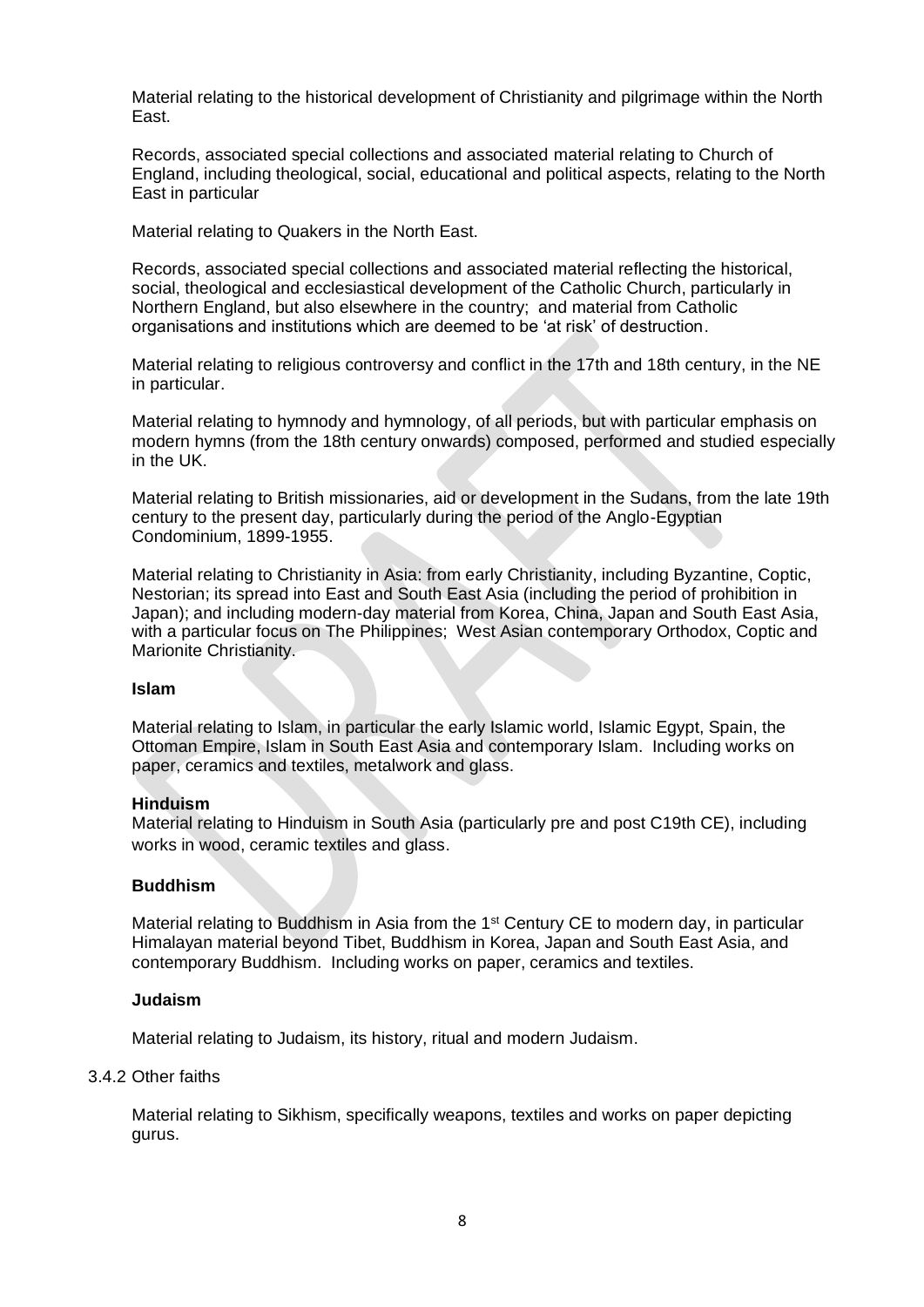Material relating to Jainism, including ritual items, sculpture and other images of the Tirthankaras.

Material relating to Shinto, history, ritual, modern Shinto and its role in Japanese nationalism in the 19th and 20th century.

Contemporary material relating to Daoism, to complement existing collections from China, including works on paper, bronzes and jades.

Material relating to minority folk religions in China, including ancient Shang or Zhou material.

Material relating to Zoroastrianism, history ritual and modern Zoroastrianism.

#### 3.4.3 Classical religions, ritual

Archaeology relating to the ritual deposit of material within the landscapes of historic County Durham, from the Mesolithic period to the 20th century.

Material relating to Prehistoric, Roman, Greek, Anglo-Scandinavian religious beliefs and practices, if found within historic County Durham, or if it supports the existing collections.

#### 3.4.4 Philosophy, ethics and related areas

Material relating to the interplay between faith, ethics and society in the 20th and 21st century, including papers of prominent writers in the field of philosophy, medical humanities and related areas.

Early material relating to Confucianism, in stone, jade or ceramic.

#### 3.4.5 Research and interpretation

Research papers and other material relating to the work of social anthropologists, where this complements or relates to other collecting priorities, for example, in terms of geography or belief systems; or by researchers linked to Durham University.

Contemporary art relating to religions practised in the western world, in particular where this complements existing collections from northern Africa and Asia.

### 3.5 **Power, status and self-determination, in public and cultural life**

Papers of figures of political or other significance, in areas relevant to themes for collecting and/or with connection to the North East of England.

Portraiture (including sculpture or painting):

- linking Durham Castle to the Palatinate jurisdiction held by the Bishop of Durham,
- depicting prominent figures with a connection with University College or the formation of the University,
- depicting figures of significance relating to the University or City, with a focus on diversity. Portraits of members of the university will focus on significant figures (past and current). Where possible and appropriate, the aim will be to increase diversity of representation, in terms of subject, artist or medium.

Material relating to former officials serving in Sudan during the Anglo-Egyptian Condominium (1899-1955), extending also to Egypt and Palestine, and to UK individuals or organisations working in the Sudans since the 1950s.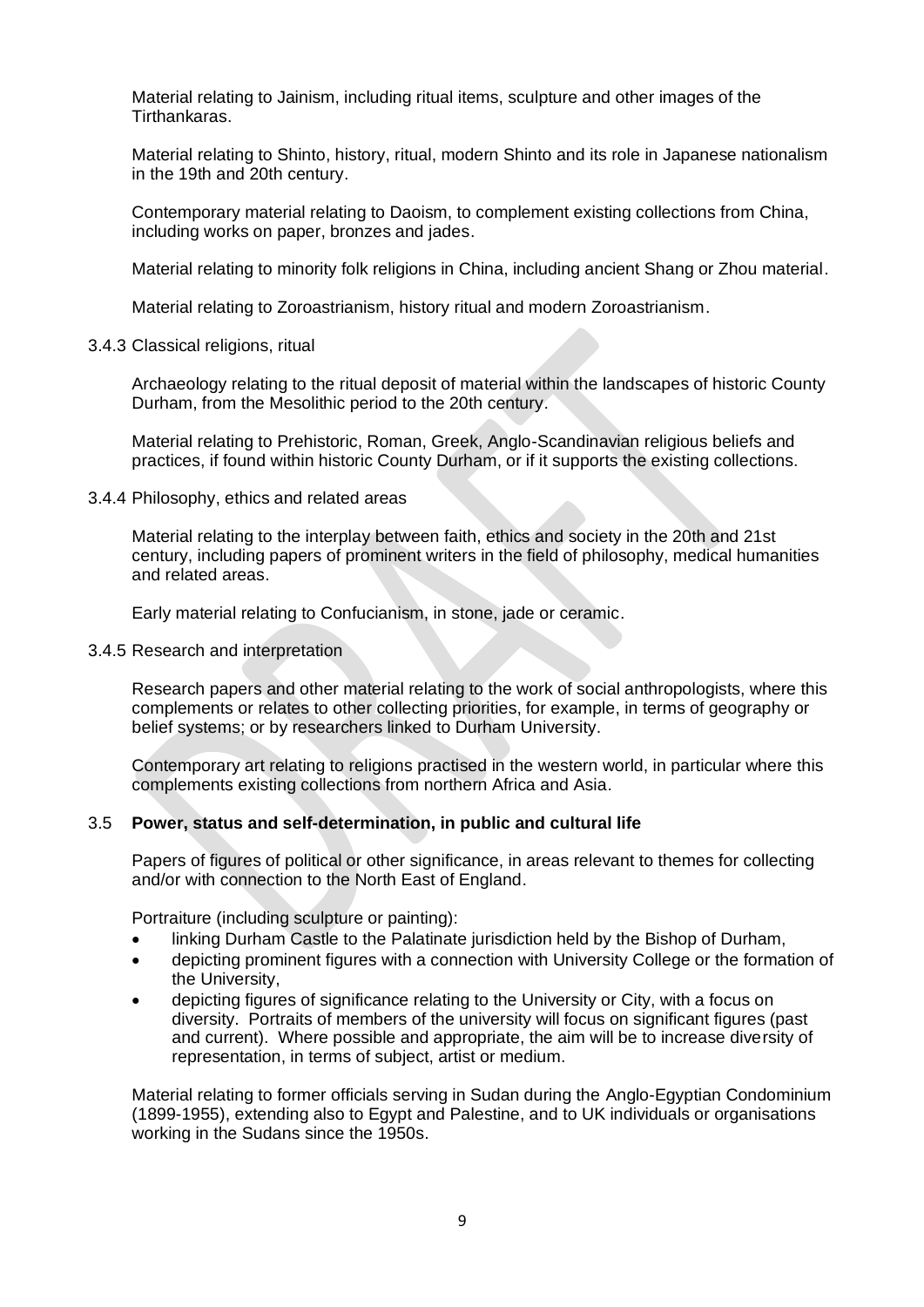Visual or material culture relating to the British in India and South Asia, and the formation of Bangladesh and Pakistan.

Material relating to the Emperor, the imperial court, Shogun and samurai in Japan, including weapons, armour, other metalwork, works on paper, ceramics and lacquer, with a focus on the pre-Edo period.

Material relating to the imperial court and Emperor in China, with a focus on works on textiles and works on paper for all periods.

Visual or material culture relating to issues of self-determination within China.

Coins banknotes and other numismatic material from N.Africa, Europe and Asia as iconography and depictions of power and status. To cover all periods from C7th BCE to C21st CE.

### 3.6 **The creation and perception of art, craft and technology**

Overlapping areas of interest:

#### 3.6.1 World cultures

**China**: Art of 20th century and 21st century China including Communist Era political art and design; Tibetan art not related to Buddhism, including 20th and 21st century; Works on paper, particularly calligraphy of all periods; Lacquer of all periods.

**Korea**: All art forms including works on paper, ceramics, lacquer and wood; 20th and 21st century material; Pre-Silla Period material.

**Japan**: Pre-Edo Period art; Edo Period and later print culture including wood block prints and film posters; Contemporary Japanese art and design including manga and anime; musical instruments.

**South East Asia**: Material from time periods (particularly pre-19th century) and geographical areas not currently well represented (eg Philippines) in all forms including works on paper, sculpture in stone and wood, lacquer and ceramics.

**West Asia**: Parthian and Sassanian material; Islamic Period art across genres including works on paper, ceramics, glass, jewellery, metalwork both secular and religious; 20th and 21st century material in all genres.

**South Asia**: 20th and 21st century material, particularly relating to Pakistan, Bangladesh, end of British rule etc; Art of all periods and genres, particularly miniature painting, metalwork, ceramics, textiles, weapons, ivory.

**Central and northern Asia**: Art of the Silk Road trading routes through central Asia

**Himalayas:** art reflecting every day life in the region, with particular reference to Hinduism, Islam and other faiths not as well represented in the collections as Buddhism from this region but also including jewellery, metalwork, weapons, basketry and pottery.

3.6.2 Art, visual and material culture 'out of place'

Art in exile: works created by people forced to leave their homes due to war, conflict, political or religious persecution or other violence. Works by displaced peoples forced to cross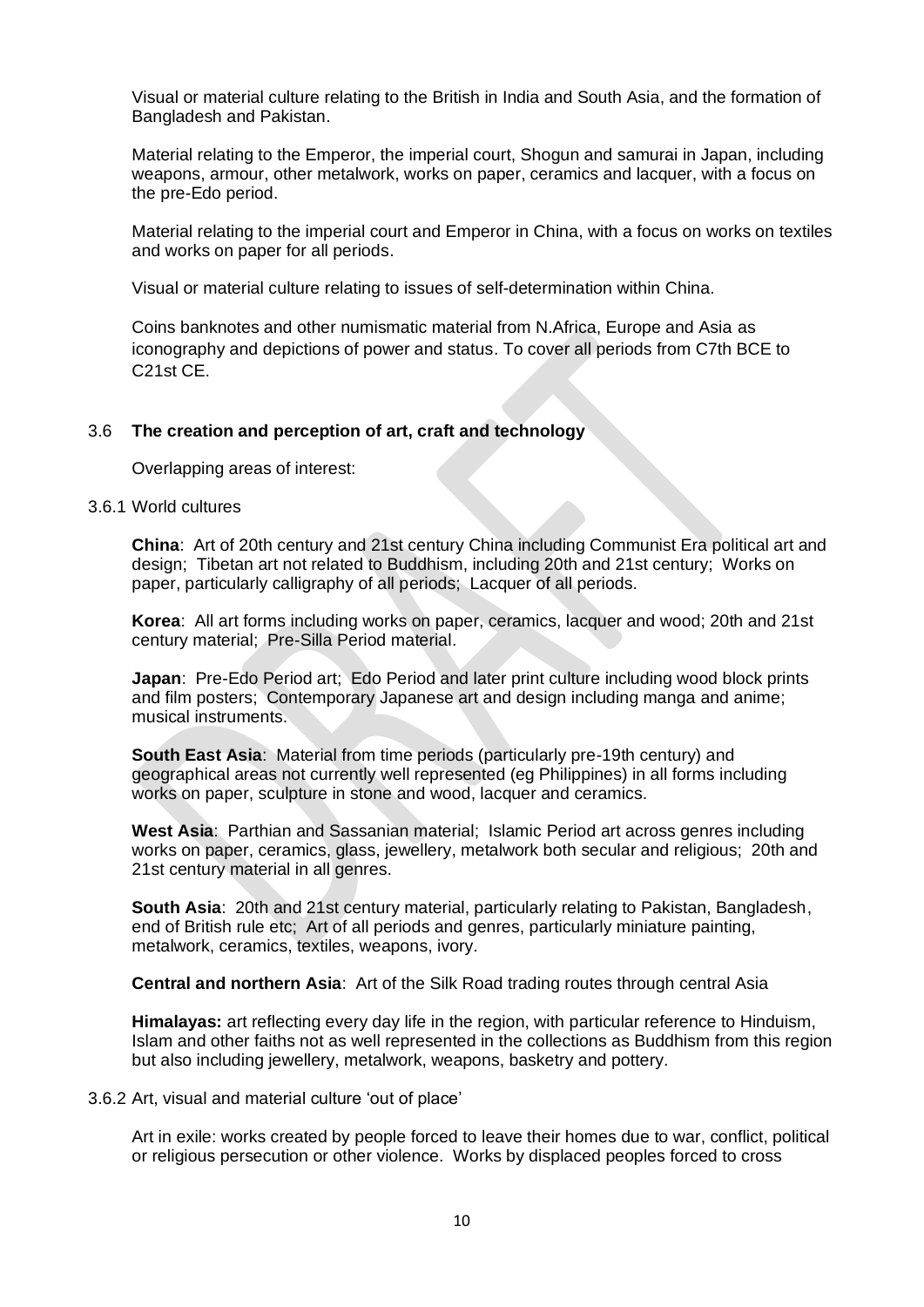national borders, living as refugees or asylum seekers which reflect the political, social and/or religious issues facing peoples living around the world.

Art of persecution/powerlessness – art that reflects issues of the removal or withholding of power and status including in relation to sex/gender, religious persecution, racism, slavery and political persecution.

#### 3.6.3 Printing

Modern art in print form to continue the collections as a unique resource for print based materials.

East Asian print culture, ranging from historic to modern material.

Private presses and craft printing in the UK, especially the North East of England.

#### 3.7 General points

In addition to these collecting priorities, we will also accept material in the following areas:

- to add to existing named collections and established archives.
- relating to the founders of significant named collections, particularly material relating to their collecting interests, or the history and use of their collections. Including: Eric Birley, Bishop John Cosin, Sir Charles Hardinge, Rt Hon Malcolm MacDonald, Professor Martin Routh, Professor William Thacker.

In implementing this policy and planning collecting activity within it we acknowledge the importance of the four designated collections

Some collecting areas are currently excluded from this policy, for reasons of ethics or because collecting activity is prevented by regional conflict. We would passively collect material from these areas, with the aim of repatriating it when possible.

We acknowledge that digital material will form an increasingly significant part of our collections and collecting activity in the future: this is particularly the case with archival collections, and, to a lesser extent, with contemporary art. We must actively seek out this material if our collections are to grow and remain relevant, and therefore also develop our capability and capacity for processing and preserving digital material. In the long term, we are working towards a situation where the collection and ongoing management of digital material is an integral part of our collection development practice.

## <span id="page-10-0"></span>**4. Themes and priorities for rationalisation, appraisal and disposal**

The principles on which priorities for rationalisation, appraisal and disposal are determined will be through a formal review process that identifies which collections are included and excluded from the review. The outcome of review and any subsequent rationalisation will not reduce the quality or significance of the collection and will result in a more useable, well managed collection.

The procedures used will meet professional standards. Whilst there are some differences in terminology and procedure for different collection areas, in all cases the process will be documented, open and transparent. There will be clear communication with key stakeholders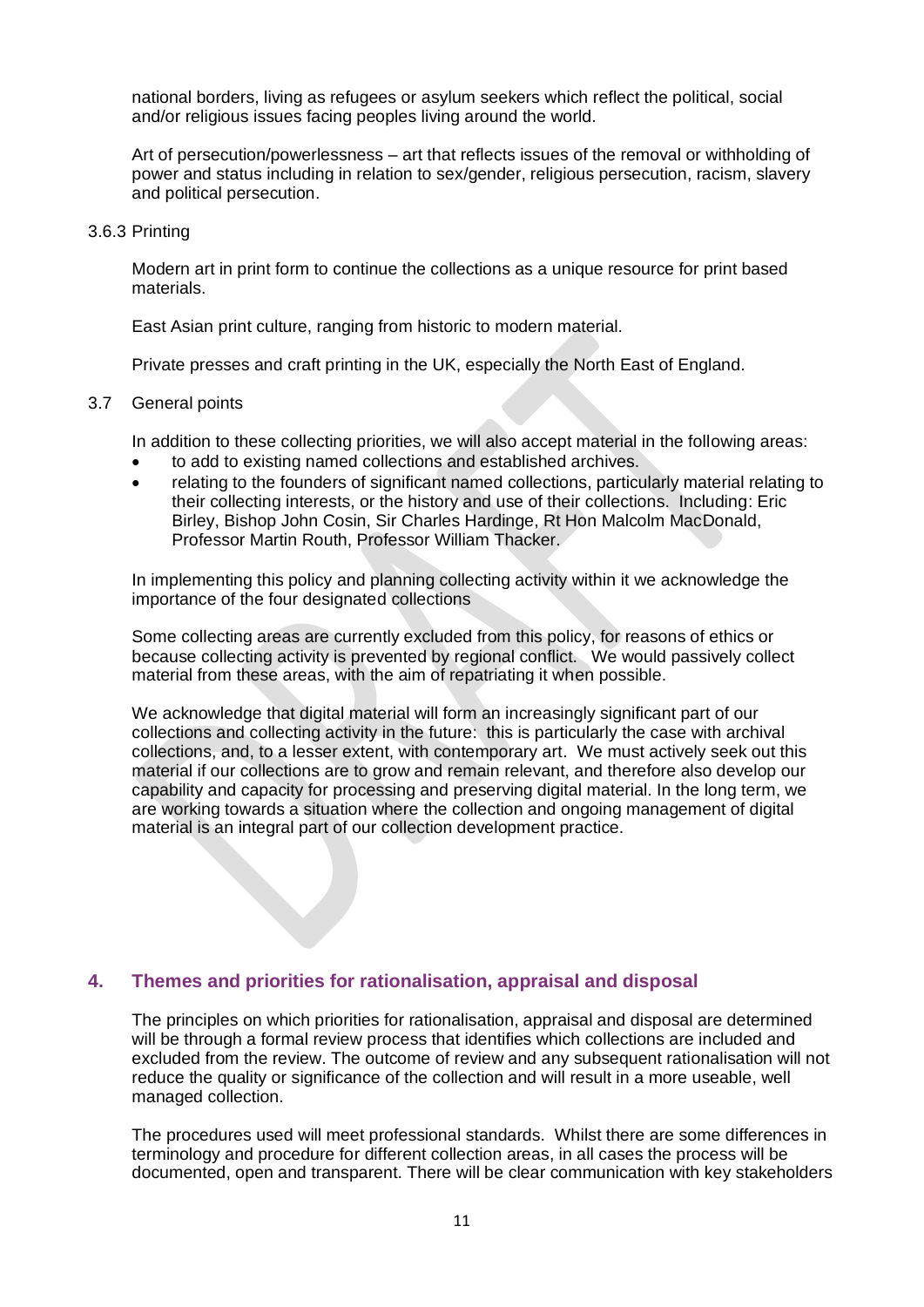about the outcomes and the process. Section 7 in the appendix provides definitions of some key terms in order to set out our points of reference and collective principles.

The following areas will be targeted for rationalisation and appraisal over the next 5 years:

4.1 Loans

Loans of museum and art collections will be reviewed and returned where relevant. Where documentation states that there are 'permanent loans' (no longer recognised a legitimate term), the lenders will be contacted and objects returned or a fixed loan term agreed.

In the case of archive (and to some extent library) collections, our preference is for material to be owned rather than held by indefinite loan (or deposit). However, as a general principle, material on loan will be retained rather than returned. Archive collections held on loan, or where the ownership status is undocumented or unclear should be reviewed. Where appropriate and possible, owners will be contacted with the aim of agreeing either a loan with fixed review dates, or a donation or future bequest; together with appropriate agreements for the management of the material during the term of the loan and afterwards.

4.2 Objects inappropriately accessioned

In some cases objects which were received for research or study have been accessioned into museum collections. These will assessed for relevance and if they are considered more appropriate for another museum's collection they may be considered for disposal.

Within the Castle collection, there has been substantial confusion concerning the difference between asset listing (used for insurance purposes) and accessioning, with the result that the distinction between operational and collections objects became blurred. Objects will henceforth be clearly defined either a) operational or b) museum.

4.3 Objects in poor condition or a threat to health and safety

Museum objects in unacceptable and poor conditions, damaged or deteriorated beyond repair may be considered for rationalisations if they risk the remainder of the collections and the service does not have the resources for conservation or there are a number of similar, duplicate objects or objects which serve a similar purpose.

4.4 Items that fall outside the Collections Development Policy

These will be assessed for relevance and if they are considered more appropriate to another museum or archive institution they may be considered for disposal.

4.5 Appraisal of archive collections

Archives will be appraised at one or more of the stages of acquisition and management: ie before acceptance, following receipt and/or during cataloguing. Appraisal will be based on an assessment of the material's historical (evidential and information) value and its 'public value' or other significance. The level of granularity of appraisal will vary, but will usually be at file (or equivalent) level.

Material not to be accepted or retained will remain with or be returned to the donor/depositor, transferred to another archive repository or destroyed (as confidential waste where required) as appropriate and according to agreements reached with the donor/depositor

4.6 Books appraisal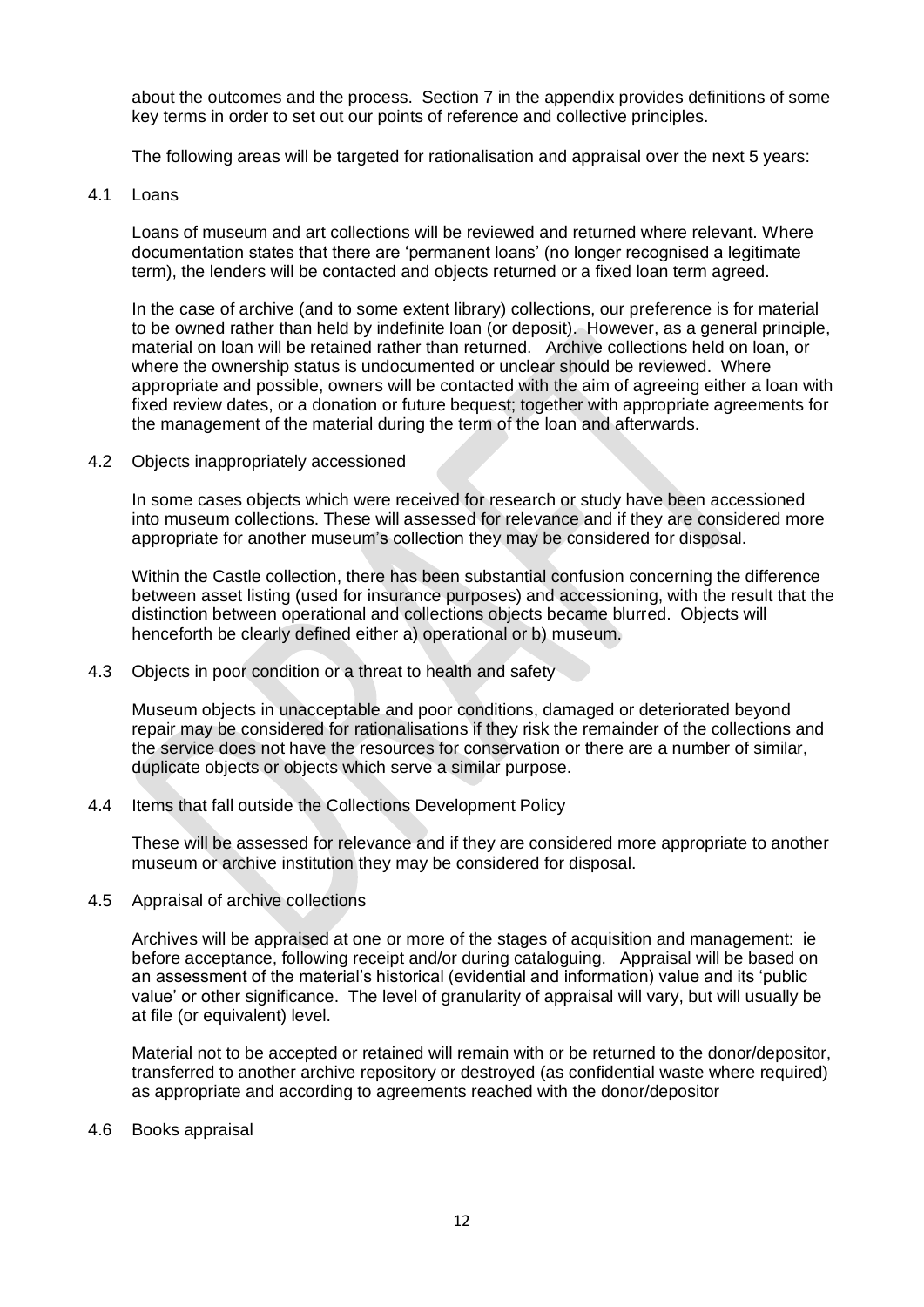Duplicates of books will not generally be accepted (and will not be retained if received within larger collections) unless they have significant copy specific details or the volume is significant enough to warrant further copies being retained

## <span id="page-12-0"></span>**5. Legal, regulatory and ethical framework for acquisition and disposal of items**

5.1 Ethics

Durham University recognises its responsibility to work within the parameters of Codes of Ethics of the Museum Association, the Archives and Records Association and The Chartered Institute of Library and Information Professionals when considering acquisition and disposal.<sup>2</sup>

It operates within the context of relevant archive, library and information legislation.

In accordance with the provisions of the UNESCO 1970 Convention on the Means of Prohibiting and Preventing the Illicit Import, Export and Transfer of Ownership of Cultural Property, which the UK ratified with effect from November 1 2002, and the Dealing in Cultural Objects (Offences) Act 2003, Durham University will reject any items that have been illicitly traded. The governing body will be guided by the national guidance on the responsible acquisition of cultural property issued by the Department for Culture, Media and Sport in 2005.

5.2 Recognitions and agreements

Durham University is subject to or party to the following recognitions and agreements:

- Appointment by the Lord Chancellor as a repository of public records, particularly probate records, under the Public Records Act 1958.
- Recognition by the Master of the Rolls as a repository for manorial and tithe documents under the Law of Property Act 1922 and the Tithe Act 1936.
- Designation by the Bishop of Durham as a repository for ecclesiastical records.
- Designation of the Museum of Archaeology as a depository for Development Control Archaeology from the City of Durham (as agreed with neighbouring museums and Durham County Council's Principal Archaeologist).
- Agreement between Durham University and the Chapter of Durham Cathedral, established in 1955 and renewed most recently in 1991, relating to the care and custody of the Cathedral Archives. This fulfils Chapter 35 of Durham Cathedral's 1555 statutes for the keeping of its muniments.
- Since 1937 Durham University has been the sole trustee of Bishop Cosin's Library.

Since 2011 Durham University has been working with the Trustees of Ushaw College to catalogue library and archive collections held there and to make them accessible to researchers. The national profile of this work within the Catholic community in the UK has led to the transfer of archives of related organisations to Ushaw College, deposited or donated with Durham University. The existence of important archive and special collections material in this area at risk of loss, and the lack of obvious sustainable alternative provision, has been reflected in this collecting policy. Particular efforts are made to co-ordinate acquisitions with other relevant libraries and record repositories in the United Kingdom where this is appropriate.

5.3 Human remains

<sup>2</sup> <https://www.museumsassociation.org/ethics/code-of-ethics>

<http://www.archives.org.uk/about/ethics.html>

https://archive.cilip.org.uk/rare-books-special-collections-group/policy-statements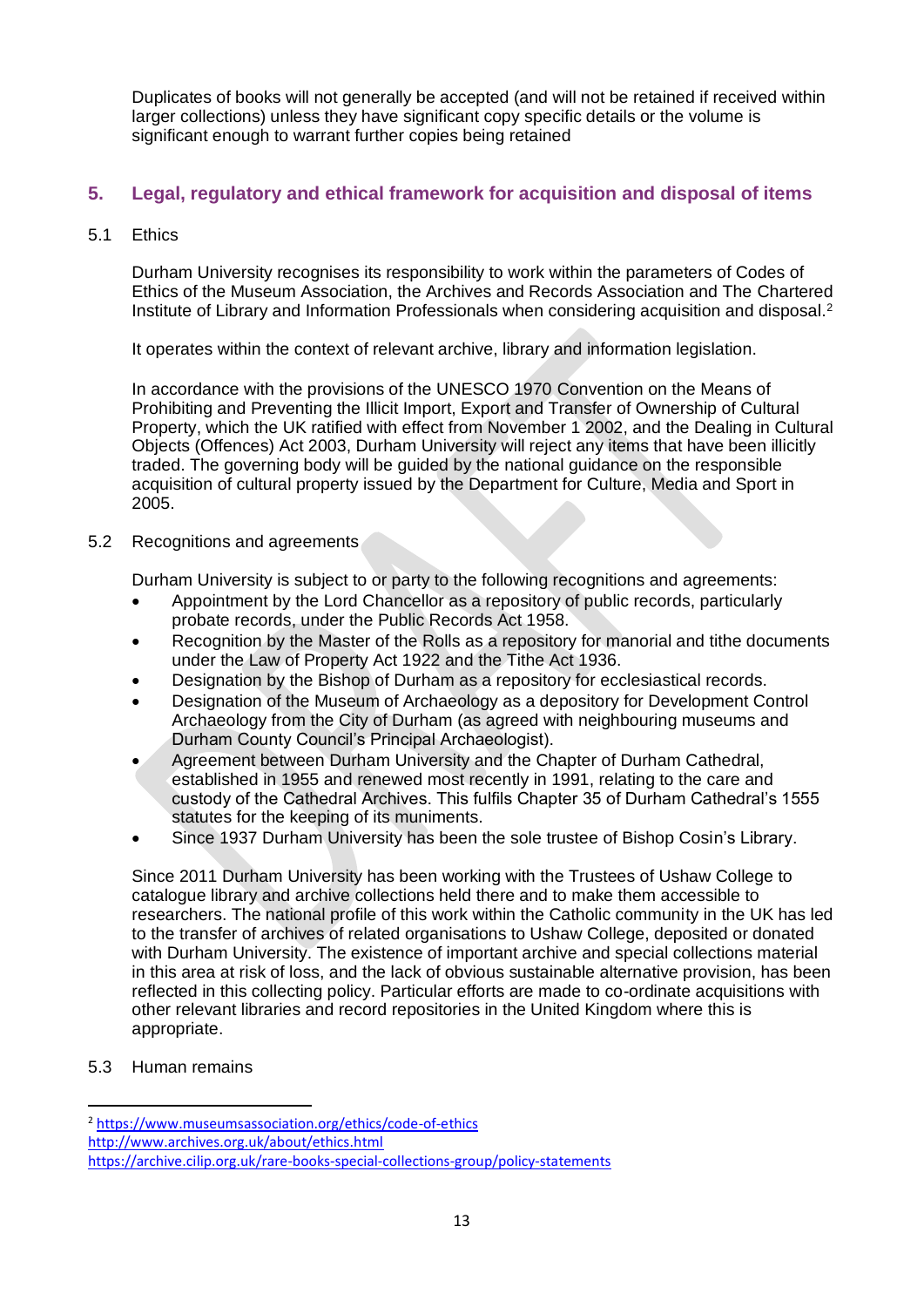Durham University holds human remains (within the archaeology and oriental collections). If it intends to acquire human remains from any period, it will follow the procedures in the 'Guidance for the care of human remains in museums' issued by DCMS in 2005.

5.4 Biological and geological material

So far as biological and geological material is concerned, Durham University will not acquire by any direct or indirect means any specimen that has been collected, sold or otherwise transferred in contravention of any national or international wildlife protection or natural history conservation law or treaty of the United Kingdom or any other country, except with the express consent of an appropriate outside authority.

### 5.5 Archaeological material

Durham University will not acquire archaeological material (including excavated ceramics) in any case where the governing body or responsible officer has any suspicion that the circumstances of their recovery involved a failure to follow the appropriate legal procedures. In England, Wales and Northern Ireland the procedures include reporting finds to the landowner or occupier of the land and to the proper authorities in the case of possible treasure (i.e. the Coroner for Treasure) as set out in the Treasure Act 1996 (as amended by the Coroners & Justice Act 2009).

### 5.6 Exceptions

Any exceptions to the above clauses will only be because Durham University is:

- acting as an externally approved repository of last resort for material of local (UK) origin
- acting with the permission of authorities with the requisite jurisdiction in the country of origin

In these cases Durham University will be open and transparent in the way it makes decisions and will act only with the express consent of an appropriate outside authority. The museum will document when these exceptions occur.

5.7 Spoliation

Durham University will use the statement of principles 'Spoliation of Works of Art during the Nazi, Holocaust and World War II period', issued for non-national museums in 1999 by the Museums and Galleries Commission.

## <span id="page-13-0"></span>**6. Collecting policies of other organisations**

Durham University will take account of the collecting policies of other museums, archives, galleries and other organisations collecting in the same or related areas or subject fields. These include national, regional, university, local authority and independent institutions. It will consult with these organisations where conflicts of interest may arise or to define areas of specialism, in order to avoid unnecessary duplication and waste of resources. Relevant organisations include: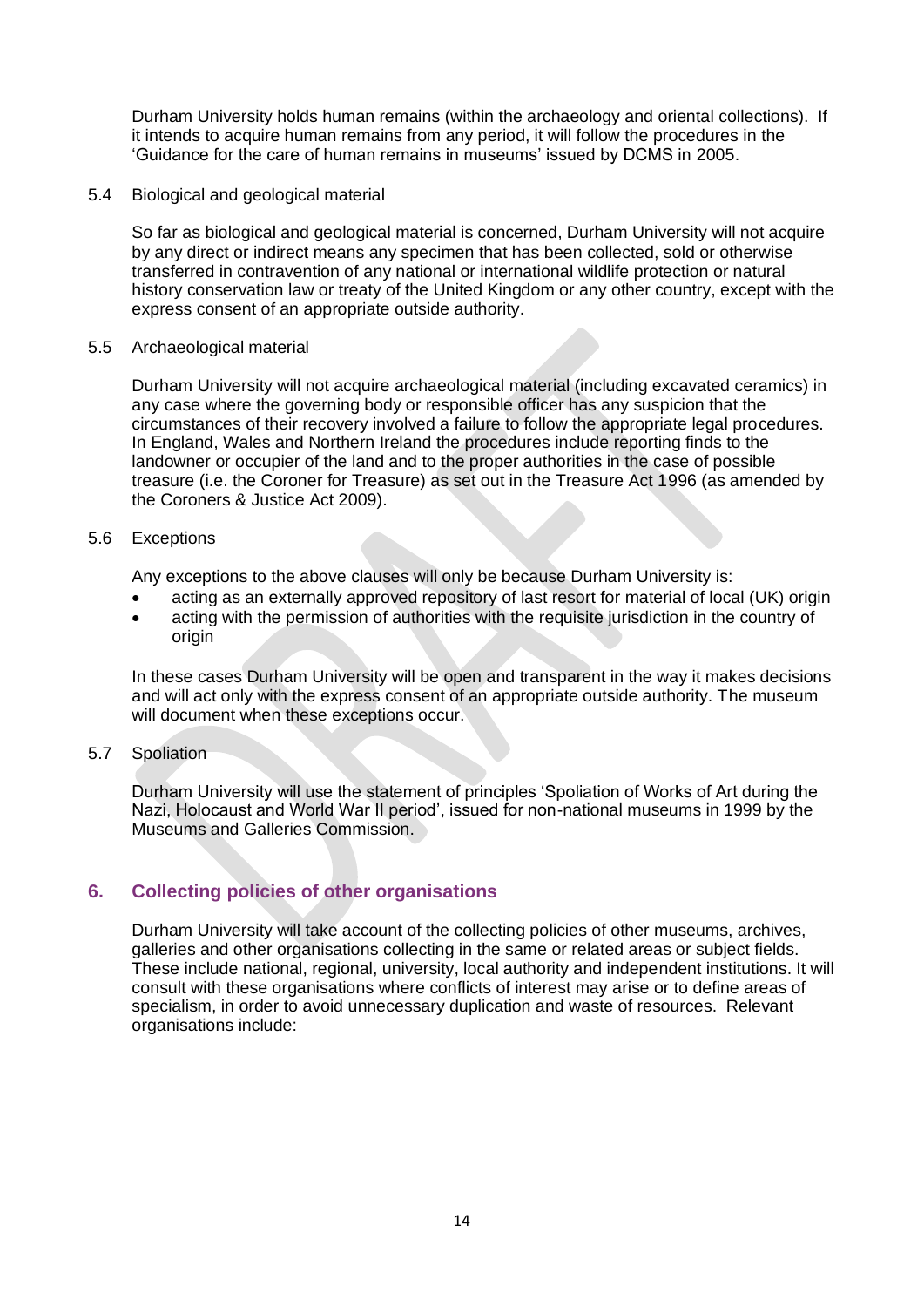|                                                  | Durham City | ఱ<br><b>Historic Durham County</b><br>wider NI | knowledge<br>Transmission and<br>Ⴆ<br>exchange<br>cobi bas | <b>Beliefs</b> | Power                 | Creation and perception<br>and<br>craft:<br>of art, |
|--------------------------------------------------|-------------|------------------------------------------------|------------------------------------------------------------|----------------|-----------------------|-----------------------------------------------------|
| Ashmolean Museum, Oxford                         |             |                                                | V                                                          | $\sqrt{ }$     | $\sqrt{}$             |                                                     |
| <b>Auckland Castle</b>                           |             | $\sqrt{}$                                      | $\sqrt{}$                                                  | $\sqrt{}$      | $\sqrt{}$             | $\sqrt{}$                                           |
| Birmingham Museum and Art Gallery                |             |                                                |                                                            |                |                       |                                                     |
| <b>Blackburn Museum</b>                          |             |                                                | $\sqrt{}$                                                  | $\sqrt{ }$     | $\sqrt{}$             | $\sqrt{}$                                           |
| <b>Bowes Museum</b>                              |             | $\sqrt{}$                                      |                                                            |                |                       | $\sqrt{}$                                           |
| Bristol Museum & Art Gallery                     |             |                                                | $\sqrt{}$                                                  | $\sqrt{}$      | $\sqrt{}$             | $\sqrt{}$                                           |
| <b>British Library</b>                           |             |                                                | $\sqrt{}$                                                  | $\sqrt{}$      | $\sqrt{}$             |                                                     |
| <b>British Museum</b>                            |             |                                                | $\sqrt{}$                                                  | $\sqrt{}$      | $\overline{\sqrt{2}}$ | $\sqrt{}$                                           |
| Burrell Collection and museums, Glasgow          |             |                                                | $\sqrt{ }$                                                 | $\sqrt{}$      | $\sqrt{}$             | $\sqrt{}$                                           |
| Durham Cathedral                                 | V           | N                                              | $\sqrt{}$                                                  | $\sqrt{}$      | $\sqrt{}$             |                                                     |
| Durham County Record Office                      | $\sqrt{ }$  | $\sqrt{}$                                      |                                                            | $\sqrt{ }$     | $\sqrt{}$             |                                                     |
| Durham Museum & Heritage Centre                  | $\sqrt{}$   |                                                |                                                            |                |                       |                                                     |
| Fitzwilliam Museum, Cambridge                    |             |                                                | $\sqrt{}$                                                  | $\sqrt{ }$     | $\sqrt{}$             | $\sqrt{}$                                           |
| <b>Great North Museum (various sites)</b>        | V           | $\sqrt{}$                                      | $\sqrt{}$                                                  | $\sqrt{}$      | $\sqrt{}$             | V                                                   |
| Hartlepool Museum and Art Gallery                |             | $\sqrt{}$                                      |                                                            |                |                       | $\sqrt{}$                                           |
| <b>Manchester Museum</b>                         |             |                                                | $\sqrt{}$                                                  | $\sqrt{}$      | $\sqrt{}$             | $\sqrt{}$                                           |
| Middlesbrough Institute of Modern Art            |             |                                                | $\sqrt{}$                                                  |                |                       | $\sqrt{}$                                           |
| Museum of East Asian Art, Bath                   |             |                                                | $\sqrt{}$                                                  | $\sqrt{ }$     | $\sqrt{}$             | $\sqrt{}$                                           |
| <b>National Archives</b>                         | $\sqrt{ }$  | $\sqrt{}$                                      | $\sqrt{}$                                                  |                | $\sqrt{}$             |                                                     |
| National Museums and Galleries on Merseyside     |             |                                                | $\sqrt{}$                                                  | $\sqrt{}$      | $\sqrt{}$             | $\sqrt{}$                                           |
| <b>National Museums of Scotland</b>              |             |                                                | $\sqrt{}$                                                  | $\sqrt{ }$     | $\sqrt{}$             | $\sqrt{}$                                           |
| Newcastle University Library Special Collections | $\sqrt{ }$  | $\sqrt{}$                                      | $\sqrt{ }$                                                 |                |                       |                                                     |
| The Petrie Museum, London                        |             |                                                | $\sqrt{}$                                                  | $\sqrt{ }$     | $\sqrt{}$             | $\sqrt{}$                                           |
| Tyne and Wear Museums                            |             | $\sqrt{}$                                      | $\sqrt{}$                                                  | $\sqrt{ }$     | $\sqrt{}$             | $\sqrt{}$                                           |
| Victoria and Albert Museum                       |             |                                                | $\sqrt{ }$                                                 | $\sqrt{}$      | $\sqrt{ }$            | $\sqrt{}$                                           |
|                                                  |             |                                                |                                                            |                |                       |                                                     |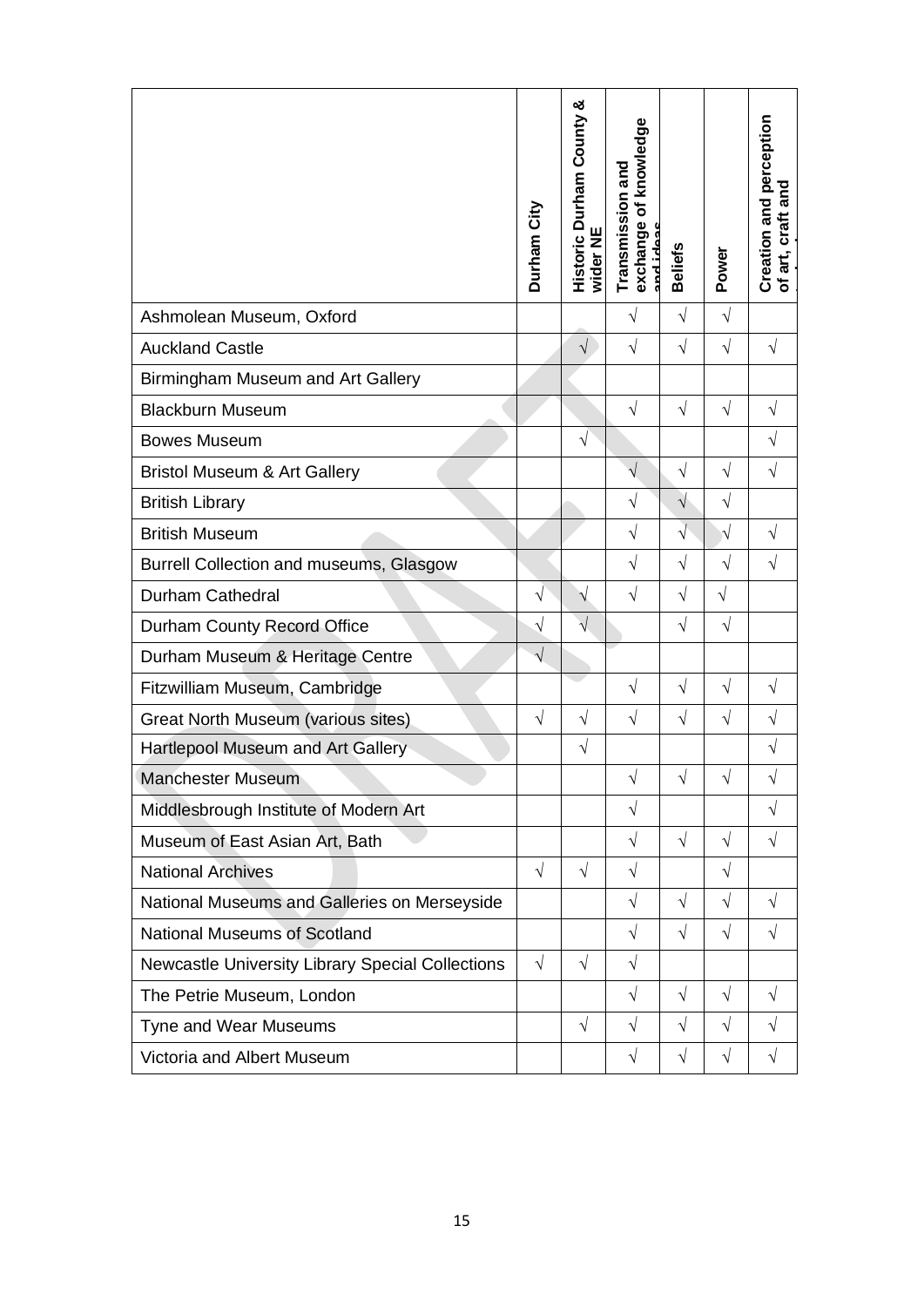## <span id="page-15-0"></span>**Appendices**

## <span id="page-15-1"></span>**7. Glossary**

As part of our 'single collection' approach we undertake to understand and to implement professional practice within each collecting area (ie archives, art, library and artefact collections) but also aim to apply principles in a coherent way across collecting areas.

For clarity we set out here our definitions of relevant terms, and the way(s) in which we will use and implement them.

## **Acquisition**

Following a decision made by the Acquisitions and Disposals Panel to 'acquire' an item or collection, the nature of that acquisition will be recorded in Panel minutes. In all acquisitions of museum and art collections or items the process will be "of obtaining legal title to an item with the intention of using it for museum purposes", as defined by the Museum Association Ethics Committee.<sup>3</sup> In acquisitions of library collections or items (other than in exceptional circumstances), and in most cases of archive collections or items the process will also be of obtaining legal title. In some cases, archives, particularly those created by continuing organisations, may be acquired on terms of a loan. In these cases a formal loan agreement will be drawn up, setting out fixed review dates, or a donation or future bequest, together with appropriate agreements for the management of the material during the term of the loan and afterwards.<sup>4</sup>

### **Accession**

The term accession is applied differently to museum (including art) and archive collections, although there are many similarities in terms of underlying principles and processes.

For museum collections, accession is the act of formally including the item in the permanent collection and recording it in the register of the permanent collection (accessions register).<sup>5</sup> Items to be used for handling, loan, destructive research or demonstration are separate from the permanent collection are not accessioned.

For archival material, the process of accession is applied at collection level, individual items within an archive are not separately accessioned. The Archives and Records Association defines accession as "taking legal and physical custody of an acquisition."<sup>6</sup> In the case of archives held on indefinite loan ('on deposit') custody is based on a loan agreement, rather than transfer of title. This is more often the case with archives of living individuals and continuing organisations.

## **Rationalisation**

See also [CILIP Ethical Principles and Code of Professional Practice](https://archive.cilip.org.uk/research/topics/ethics-review/existing-ethical-framework)

<sup>6</sup> ARA Code of Ethics

<sup>3</sup> Museums Association Ethics Committee: Guidance on the ethics and practicalities of acquisition, 2010. <https://www.museumsassociation.org/download?id=11114>

 $4$  The ARA code of ethics defines acquisition as "The process of acquiring documents from any source by transfer, donation, purchase, loan, or inheritance."

<sup>5</sup> Museums Association Ethics Committee: Guidance on the ethics and practicalities of acquisition, 2010 <https://www.museumsassociation.org/download?id=11114>

[http://www.archives.org.uk/images/ARA\\_Documents/ARA\\_Code\\_Of\\_Ethics.pdf](http://www.archives.org.uk/images/ARA_Documents/ARA_Code_Of_Ethics.pdf) p7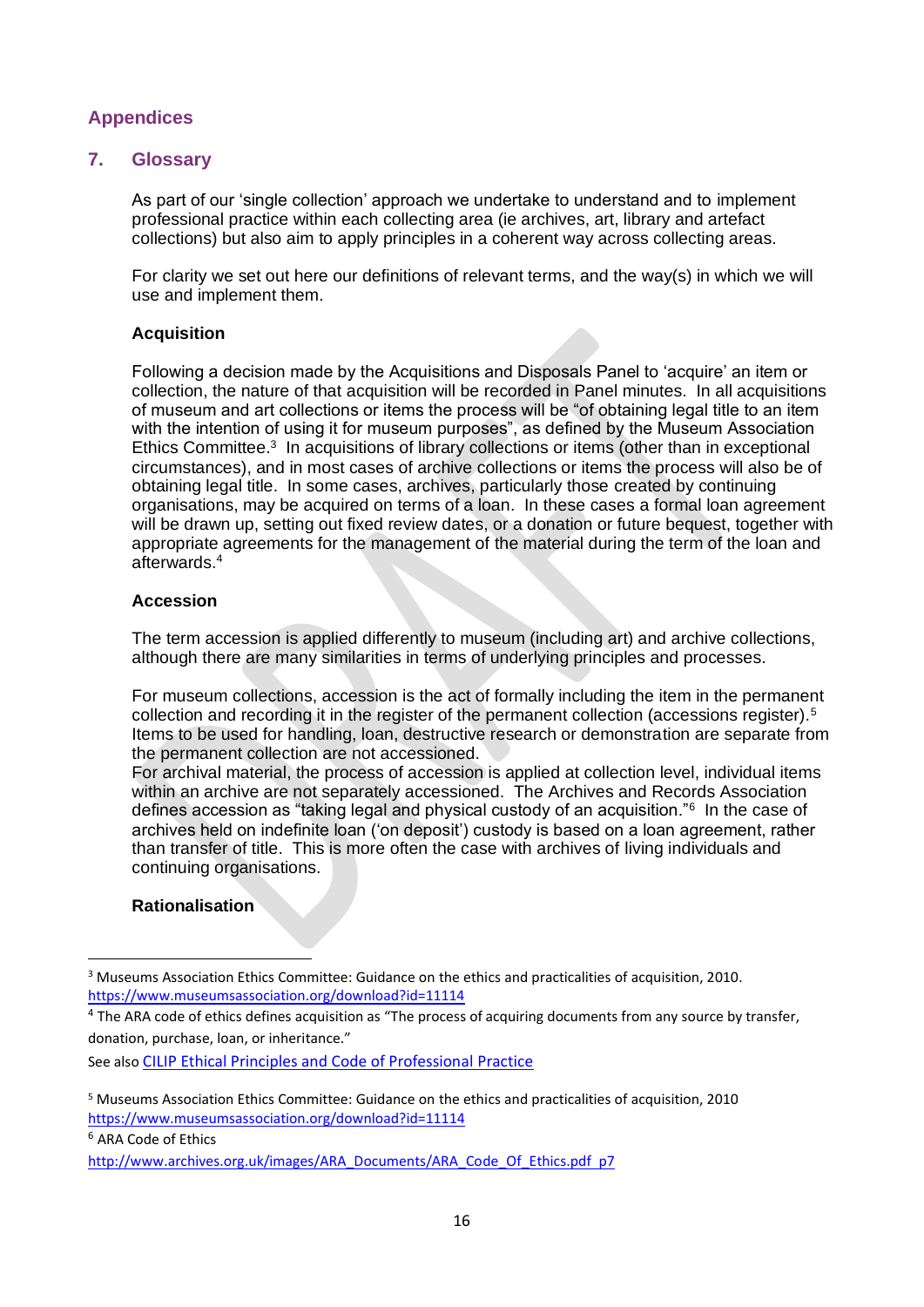Collections rationalisation is a procedure whereby an institution improves its understanding of collection(s) so that they can be used more effectively for the benefit of its users. The need to rationalise collections is driven by many different factors, and may include uncontrolled collecting in the past, increasing pressures on storage space, the need to meet organisational priorities or to respond to new opportunities or developments (for example new storage or gallery space). The process of review of collections to ensure that they continue be sustainable, are used and developed rather than becoming unmanageable or a burden. Controlled rationalisation enables museums to develop a systematic and strategic approach to effective management and increased use of their collections, allowing them to maximise resources, refocus collecting activity and increase public access. Although a programme of rationalisation can be followed by the procedure of ethical disposal if required for responsible collections management, rationalisation can also provide ways of considering new and different uses for collections.<sup>7</sup>

## **Appraisal**

In an archival context, appraisal is the process by which the records created by an individual or organisation are selected for permanent preservation. This process can be undertaken at one or more of the stages of acquisition and management: ie before acceptance, following receipt and/or during cataloguing.

Appraisal is based on an assessment of the material's historical (evidential and information) value and its 'public value' or other significance. The level of granularity of appraisal varies, but is not usually applied beyond the level of an entire file (or equivalent). Certain categories of material are not generally retained, including duplicates, material from other organisations which might well be held elsewhere, records relating to routine administration, financial or operational management. Evaluation of material is influenced by the central purpose of the organisation (for example financial records within bank archives may have greater informational value).

Appraisal is based largely on the material's value per se, rather than its value specifically to the collecting institution. Therefore material not to be accepted or retained, in most cases remains with or is returned to the donor/depositor, or is destroyed (as confidential waste where required) as appropriate and according to agreements reached with the donor/depositor. In some cases material is transferred to another archive repository, although there is an assumption against splitting archival collections unless there is a compelling reason to do so.

and also MA toolkit on disposal:

[https://www.artscouncil.org.uk/sites/default/files/download-file/Accreditation\\_standard.pdf](https://www.artscouncil.org.uk/sites/default/files/download-file/Accreditation_standard.pdf) p17

<sup>&</sup>lt;sup>7</sup> Based on The Collections Trust: A guide to selecting a review methodology for collections rationalisation, Heather Lomas: November 2014

<https://collectionstrust.org.uk/resource/a-guide-to-selecting-a-review-methodology-for-collections-rationalisation/> p3

<https://www.museumsassociation.org/download?id=15852>

Within the Arts Council's standard for Accredited Museums, rationalisation is defined more specifically as "the process of refining a collection in line with the museum's statement of purpose."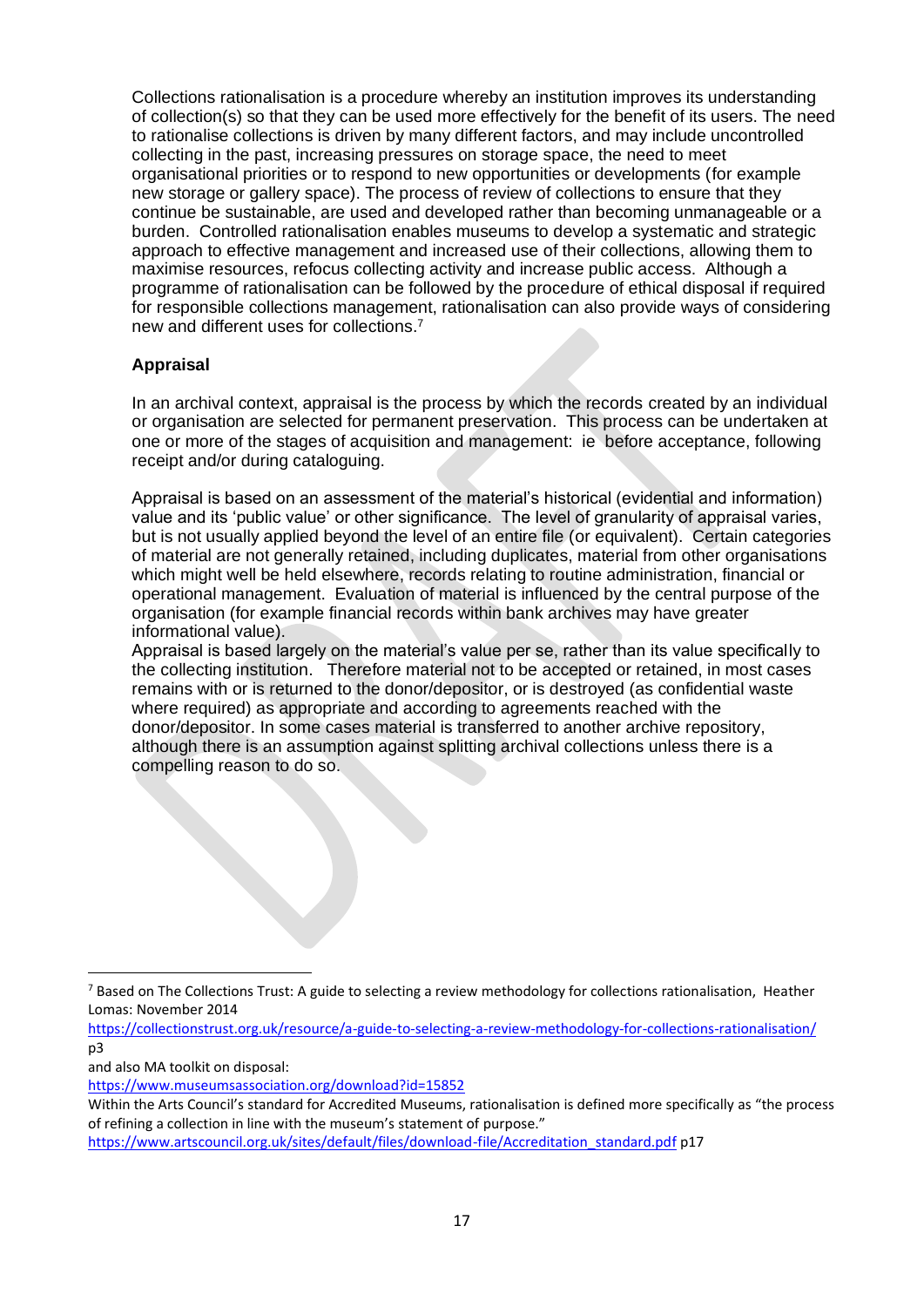## <span id="page-17-0"></span>**8. History of the collections**

### 8.1 Archives and Special Collections

Manuscripts, archives and early printed books have been acquired by the University since its foundation in 1832. In addition the Department of Palaeography and Diplomatic, established in 1948 and, predating the establishment of most of the local authority record offices in the North East, acquired a number of significant regional archives, such as those of the Diocese of Durham, and the papers of the Earls Grey of Howick and the Howards of Naworth

The Sudan Archive was founded in 1957, the year after Sudanese independence, to collect and preserve the papers of administrators from the Sudan Political Service, missionaries, soldiers, business men, doctors, agriculturalists, teachers and others who had served or lived in the Sudan (now Sudan and South Sudan) during the Anglo-Egyptian Condominium (1898- 1955).

The archives of the Chapter of Durham Cathedral have been managed by Durham University on behalf of the Cathedral under an agreement established in 1955 and renewed most recently in 1991. They are stored and accessed separately from the main archive and special collections holdings of Durham University. This collecting policy includes clauses relating to the archives of the Chapter and of associated Cathedral staff. Current holdings are and future acquisitions would be owned by Durham Cathedral.

The University has also, under the terms of a memorandum of agreement of 2010 with the trustees of Ushaw College, been managing and developing the archive and book collections of and at Ushaw College Library.

#### 8.2 Durham Castle Museum

The Durham Castle collection has developed organically and reflects the changing use and purpose of Durham Castle. The collection comprises around 3000 objects relating to the Bishops of Durham, to Durham University and to and University College. The collection is linked to the history of the building, city and region. Built in 1072, Durham Castle was the home and seat of power to the Bishops of Durham who for some of this period were semi-autonomous rulers of County Durham and beyond. Since 1837 Durham Castle has been the home to University College the oldest college of the Durham University, a role which it continues today.

Durham Castle was never a hereditary possession, its management passing instead through the hands of a succession of Bishops. This has affected the nature of the collections, as with each change in Bishop the possessions of the previous incumbent were generally removed. Nevertheless, some later bishops (in particular Bishops Cosin and Crewe) left material in Durham Castle. After the transfer of Durham Castle to University College, Bishop Maltby further added to the collections left by the preceding Bishops of Durham.

From 1837 the collections developed in new ways as a reflection of the evolving role of University College within the University. These developments were affected by shifting educational and academic fashions. From the 1960s a group began more formally to research, develop and shape the collection. In 1998 the first professional curator was appointed. Since 2013 oversight of the Collection has been devolved to the Collection Committee. College Council remains a key stakeholder and policies are submitted to College Council for scrutiny prior to submission at Collections Committee.

#### 8.3 Museum of Archaeology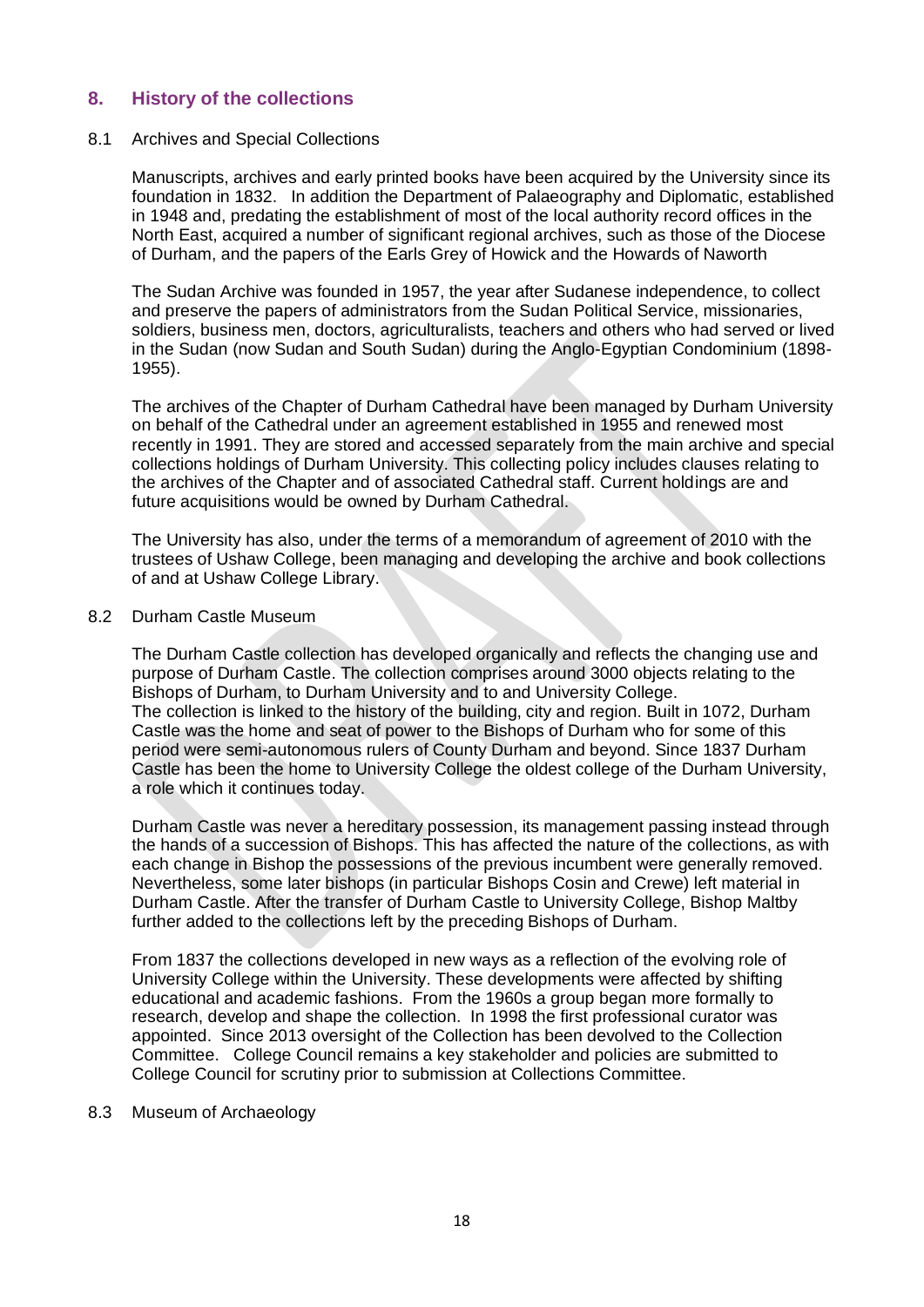The first Durham University museum was established in the Old Fulling Mill on the banks of the River Wear in 1833, the year after the founding of the University itself. It was the second university museum in England to be opened to the public.

The original museum was a typical Victorian collection of natural history specimens, foreign curios and antiquities. Antiquities such as, prehistoric flints, coins from Hadrian's Wall and miscellaneous objects from Rome, Carthage, Jerusalem and Memphis, were supplemented in 1880 by material excavated from the Roman fort of Vinovia at Binchester (near Bishop Auckland). This formed the basis of the early archaeological collection.

During the 19th century the focus for the display and storage of the University's collections shifted to Palace Green but in 1931, when Eric Birley was appointed to the University as the first lecturer in archaeology, the archaeological collections assumed new importance. Birley and colleagues added material to the teaching collections used by the department, reflecting their excavations and research interests. In 1956, the Fulling Mill became the home of the growing Department of Archaeology. When the Department moved to even larger premises in 1975, it reinstated the Mill as a museum, this time focused only on archaeology. Over the years the museum also developed as an important educational resource for local schools, as well as a destination for families and visitors to Durham.

Following the refurbishment of Palace Green Library, situated between Durham Castle and Cathedral at the heart of the World Heritage Site, a new, larger permanent gallery showcasing the archaeology collections opened in July 2014. The Old Fulling Mill has been retained as a focus for storage and collections research. With the introduction of Development Control Archaeology and the Treasures Act, the collection is actively growing and developing and now contains around 20,000 objects.

### 8.4 Oriental Museum

Oriental languages have been taught at Durham since the University was founded, with Biblical Hebrew being taught as part of Theology from as early at 1835. A School of Oriental Studies was founded in 1951 and from this point teaching and research rapidly expanded to include languages as diverse as Ancient Egyptian, Turkish and Chinese.

The first Director of the School, Prof William Thacker began to acquire collections for a planned museum to provide a teaching and research collection for the School.to enable students to understand the material culture as well as the language and literature of the countries they were studying. The acquisition in 1949 of the Northumberland Collection of antiquities from Egypt and the Near East was a major step forward. Exhibitions in the early 1950s helped to pave the way for major donations from the Rt Hon Malcolm MacDonald and Sir Charles Hardinge which now form the backbone of the museum's Chinese collections.

In 1957 the Lisbon-based Gulbenkian Foundation agreed to donate £60,000 to build the first of three planned phases of a dedicated museum – focused on the needs of the staff and students at the School of Oriental Studies, rather than the general public. The Gulbenkian Museum of Oriental Art and Archaeology, as it was then known, opened in May 1960. Plans for the second and third phases of the museum never came to fruition despite many attempts.

Over the last 50 years the aims of the museum have changed. The museum is still actively involved in supporting teaching and research, however, it is also open to the public seven days a week and has an active programme of school visits and activities for young children. This has meant making changes to the museum to meet the needs of these visitors. A mezzanine floor was added in 2000 and teaching rooms have been converted into galleries or storage.

The collections have continued to grow and the Oriental Museum now houses around 33,000 objects with collections covering North Africa and all of Asia. The Ancient Egyptian and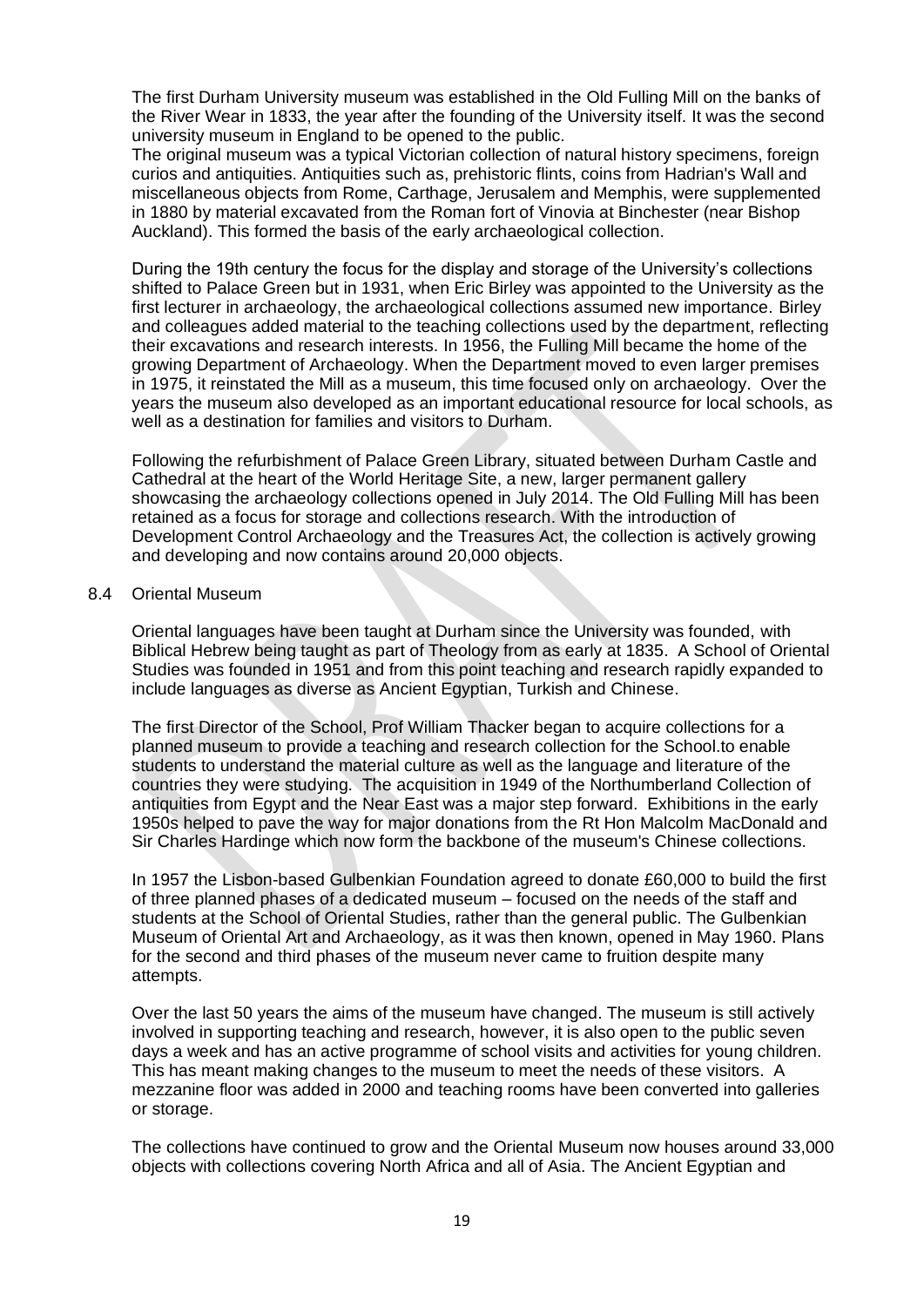Chinese collections are of particular significance and hold 'Designated Status', recognising their importance on a national and international scale.

### 8.5 Western Art

Durham University is home to a collection of around 6000 Western Art works, largely 20th century and 21st century and particularly strong in print based work. The collection has been built up over an extended time period but particularly so in the last 5 years and features work by some of the twentieth centuries most significant and prolific artists.

Until recently these works have gone relatively unknown by potential audiences, being displayed aesthetically throughout the University estate and colleges. In 2016 a Curator and Assistant Curator for Western Art were appointed to professionalise the collection and raise its standing to that of a museum collection. Priorities have focused on three key activities: building relationships and improve awareness of the collection, particularly in terms of cultural value, ownership and stewardship across the university; auditing the entire collection to create an online database, accessible and searchable globally; increasing access to, and engagement with the collection through teaching, research, exhibitions and public programmes.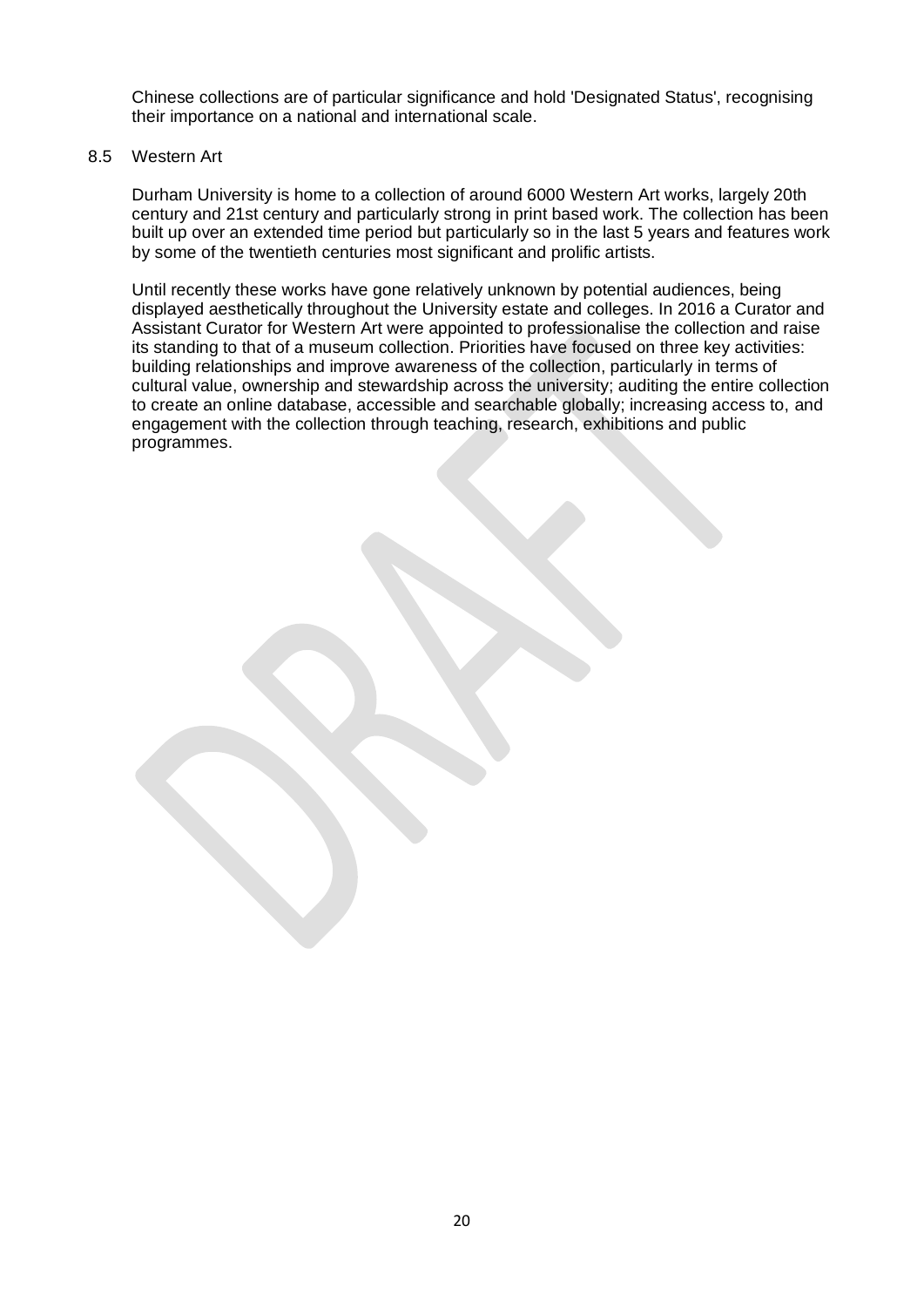## <span id="page-20-0"></span>**9. Overview of collections**

Collections held by Durham University date from pre-history (c. 7,000 BCE) to the present day and originate from the City and County of Durham, the wider north east region of England, the UK, Europe, North Africa and Asia.

There are four collections with designated status:

- Bishop Cosin's Library (2005)
- Sudan Archive (2005)
- Egypt and Sudan collection (2008)
- Chinese collection (2008)

### 9.1 Archives and Special Collections

Archives and Special Collections comprise 0ver 100 medieval manuscripts, 300 incunables, over 70,000 books printed before 1860 5,400 metres of archives, including over 30,000 maps and prints and 100,000 photographs.

Significant collections include:

Material connected with the Palatinate, Diocese, Cathedral, County, City and University of Durham, including:

- Records of the administration of the Diocese and Bishopric of Durham and other ecclesiastical material relating primarily to the North-East of England:
- Material relating to the Palatinate of Durham, a secular jurisdiction exercised by the bishops of Durham until the 19th century
- Records of the University of Durham and its constituent colleges and departments,
- Archives and library collections reflecting the historical, social, industrial and literary development of the North-East of England and County Durham in particular, including papers of local families, solicitors, etc; and relevant printed material (monographs, pamphlets, periodicals, directories, chapbooks, broadsides, playbills, early election material, topographical and portrait prints, etc.).
- Maps and plans, both manuscript and printed, associated with North-East England, particularly Co. Durham.
- Photographic collections relating to the University, City and County.

Political papers of national and international significance but with some local connection. Including the Earl Grey Papers, the Ponsonby Papers and the Malcolm MacDonald Papers.

Material relating to the Sudan during the Condominium period, 1899-1955: Including papers of former officials, soldiers, missionaries, business men and individuals who served or lived in the Sudan during the Condominium) – forming the major archive on the Condominium outside the Sudans. Also extensive holdings of printed material, including much rare 'grey literature', relating to the Sudan during this period.

Modern literary manuscripts and related printed material: three significant collections, the Basil Bunting Poetry Archive, the papers and correspondence of William Plomer, and the literary manuscripts collected by Claude Colleer Abbott, together with his papers.

Medieval manuscripts from the 11th to 15th century

Early printed and rare books dating from the 15th to the 21st-century, including over 200 incunables (with Venetian printing well represented), 17th-century English printing (particularly for the period between 1670 and 1689), and significant holdings of 19th to 21stcentury private press publications. Our collection contains over 70,000 items printed before 1800, many still in original English or continental bindings. The heart of our collections is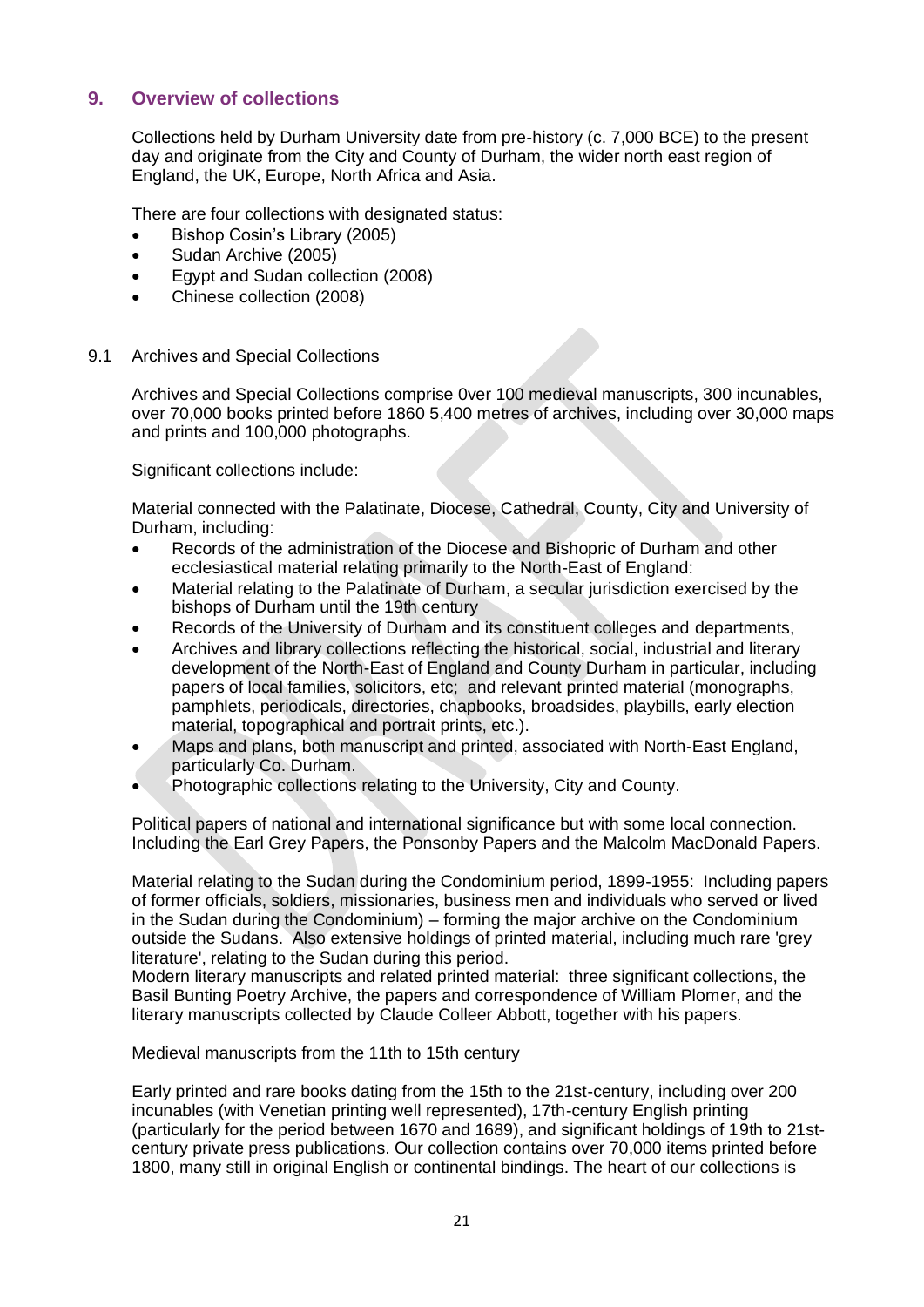formed by the historic library of Bishop John Cosin, established in 1669 and still housed in its original purpose-designed building, which is augmented by two substantial personal collections: those of Martin Routh (1755-1854), President of Magdalen College, Oxford, and the Bamburgh Castle Library, formed by the Sharp family in the 17th and 18th-centuries (owned by the Lord Crewe's Charity and deposited with us since 1958). Further discrete collections include those of successive Bishops of Durham, the Poor Clares of Darlington and Woodchester, Newcastle and Sunderland Friends, the Canonesses of the Holy Sepulchre, Dr C.E. Kellett, G. Kenneth Whitehead, and others. Bishop Cosin's Library received Designated Status in 2005.

Subject strengths include:

- 16th and 17th-century religious and political controversial literature
- patristics and ecclesiastical history
- theological and devotional literature from Anglican, Catholic and Quaker denominations
- canon and common law
- local history, literature and printing
- classical and English literature
- history of medicine and science, predominantly 16th to 18th century French and English
- game management, especially deer
- hymnody, from England and elsewhere

### 9.2 Durham Castle

.

Durham Castle collects artefacts and archives which relate to the history of Durham Castle, University College and Durham University as well as relevant material relating to Durham City. The collection has over 3,000 objects ranging from medieval archaeology to contemporary art pieces, with particular emphasis on the heritage and influence of both the Bishops of Durham and University College.

The collection may be summarised as follows:

Textiles: The collection contains a small number of the 17th century tapestries, depicting either biblical or landscape scenes and relate the time of the Bishops.. Militaria and heraldry: The majority of the material dates to two specific periods: the English Civil War and the Napoleonic Period.

Art: There are over 200 paintings within Durham Castle. a) those collected by the Bishops and b) those collected by the College. They include (portraits of Bishops and Royalty; religious representations; and landscapes relating to the seat of power with Durham with the Cathedral and Castle or other houses portraits of associated individuals and depictions of both the Castle and the wider Durham landscape. A small sculptural collection consists of a number of marble or plaster busts of classical or local characters,

Ceramics and tableware: There are over 500 items of silver and electroplate (primarily tableware). The majority date to the late 18th/19th centuries and relate to the early university,. The ceramic collection comprises mainly tableware relating to dining over the last 150 years.

Social history: There is a varied social history collection relating to life within Durham Castle and Durham City. This collection includes a trophy and shield collection relating to university sporting activities. The ephemera relates to wide variety of topics such as building projects, fundraising, and to social activities.

Furniture: The collection includes a wide variety of objects ranging from thrones to armchairs and from storage chests to tables.. Highlights include the medieval kitchen tables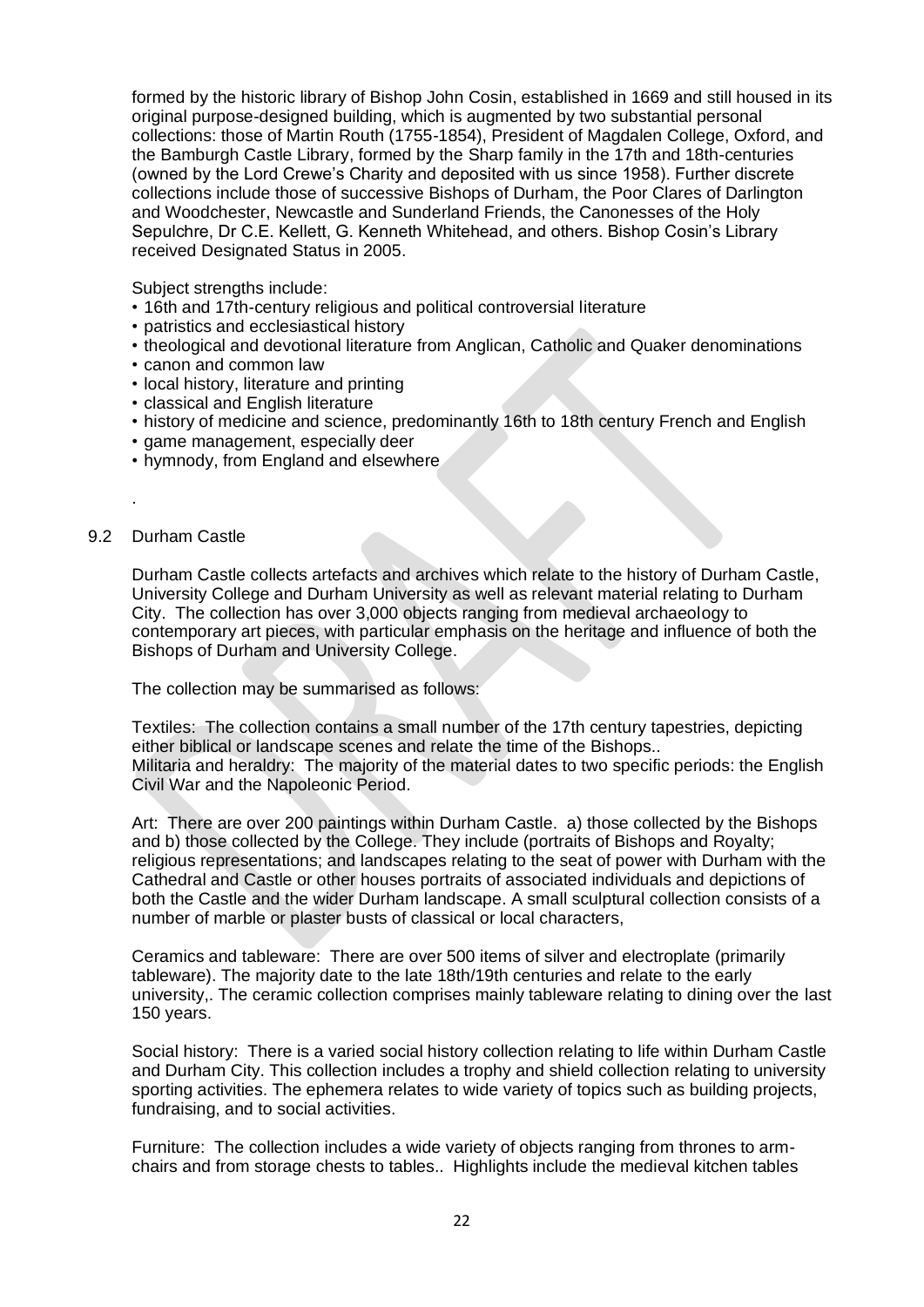which have now been removed from the kitchen for reasons of health and safety but continue to be used in other areas of the building.

Architectural material: There are a number of architectural fragments relating previous building work or archaeological excavation. While the official depository for excavation material is the Museum of Archaeology, large architectural fragments are including in some of the displays around the Castle.

### 9.3 Museum of Archaeology

The existing collections of archaeological materials and their associated data have been collected primarily from Northern Britain via excavation or donation. The collection comprises 19,593 individual database records, although in some cases these may refer to multiple associated objects (for example pot sherds).

The collection may be summarised as follows:

Prehistory: Durham University holds extensive prehistoric collections with over 500 objects. These include small flint blades, or 'microliths', made by hunters who lived in the Durham Dales in about 7000 BC, stone arrowheads and axes, and rare cup and ring marked stones produced by the region's first farmers between 2300 and 1500 BC. The Bronze stone and metal tools and weapons, pottery vessels and jet jewellery.

Ancient Greek: There is a small but important collection of Ancient Greek ceramics including Attic black-figure and red-figure wares, as well as examples of Corinthian geometric pottery and vessels produced in the Greek colonies of Italy. The collection also includes a selection of ancient Greek coins,

Roman: Although there is little evidence for a Roman presence in Durham City, many items in the collection reflect excavations at the military sites of Binchester, Piercebridge and Hadrian's Wall and are presented by over 6000 objects. The Roman collection contains numerous inscribed and sculpted stones, and a broad range of items reflecting everyday life on the northern edge of the Roman Empire. In addition to local finds from County Durham and the North East, the collection includes numerous coins - dating from the Republican period to the end of the 5th century AD - as well as the internationally important Oswald-Plique collection of Samian pottery from Gaul.

Anglo Saxon: Despite the importance of the North East of England during the Saxon period, the relevant collection is small. Significant items include fragments of finely carved monumental stone crosses and jewellery in both bronze and jet.

Medieval: The centre of Durham City is a UNESCO World Heritage site and is dominated by two great medieval buildings – the Cathedral and Castle. The medieval collections are also impressive with over 5700 objects. Of particular importance is the material recovered during excavations conducted in Saddler Street during the 1970s, including large amounts of leatherwork (11th –15th century), very early textiles, bone, wood and pottery. There is also material from excavations in the vicinity of Durham Cathedral and at the associated priories of Finchale and Bearpark.

Post-Medieval: In recent year excavation of two Durham City sites, namely Leazes Bowl and Claypath, have uncovered large scale, comprehensive assemblages of both medieval and post-medieval pottery and glass with over 2500 records. The Claypath material, comprising over one hundred bottles, represents the largest assemblage of post-medieval domestic glass in the country. Also of importance is the Eric Parsons collection of clay pipes. Durham University also holds the archives and finds relating to the Durham City Survey,

### 9.4 Oriental Museum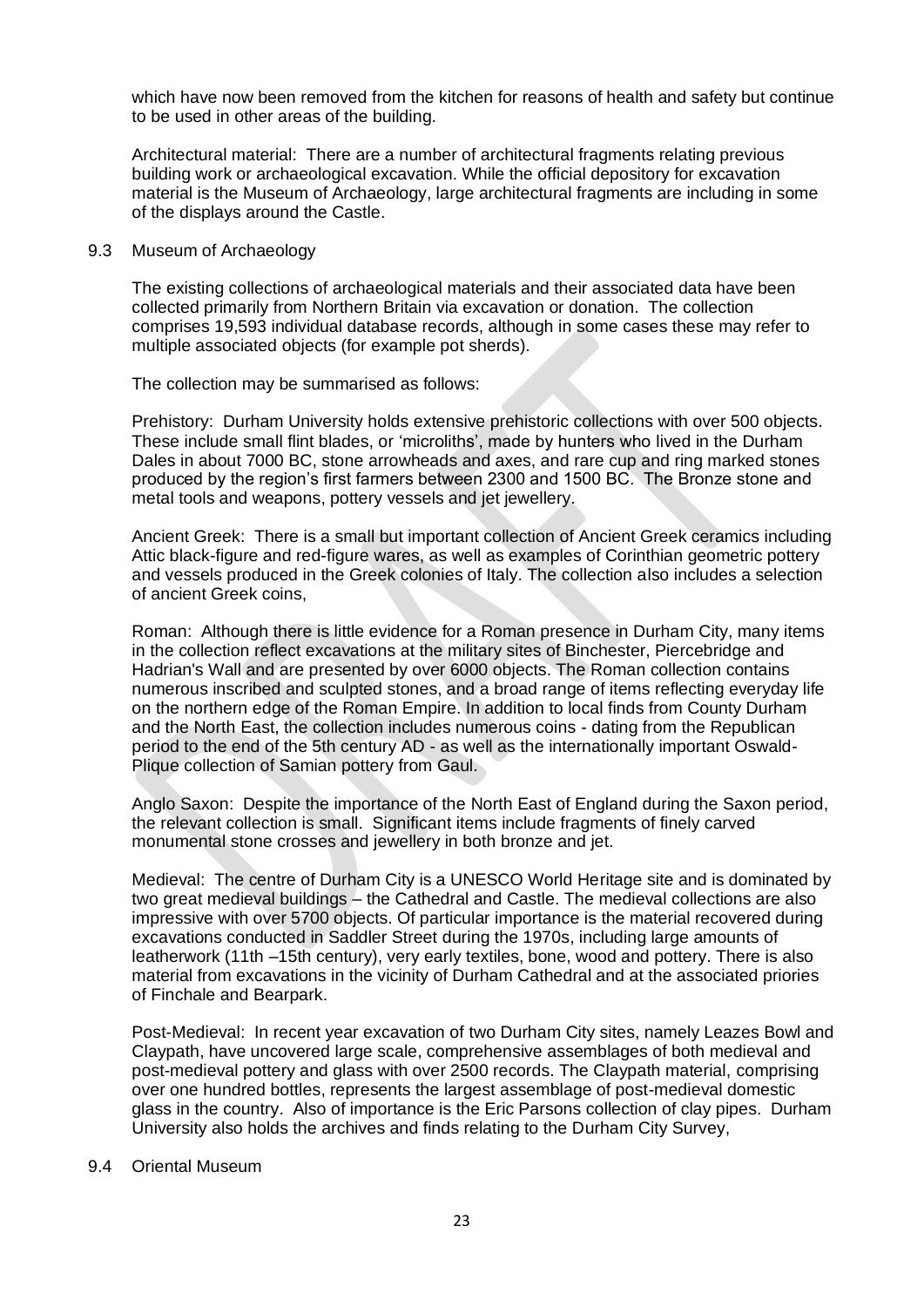The Oriental Museum collections encompass archaeological artefacts and examples of the arts and crafts from the great cultures of North Africa and Asia ranging from prehistoric artefacts to contemporary arts. There are over 33,000 objects in the collection.

## **China: designated collection**

The Oriental Museum's Chinese collections number more than 10,000 objects. The core of these Chinese holdings is formed around two collections: an outstanding group of ceramics acquired from the Rt. Hon. Malcolm MacDonald (1901-1981) and a collection built up by Sir Charles Hardinge (1878-1968) which is particularly strong in the areas of jade and other hardstone carvings. There are around 1000 pieces of Chinese ceramic spanning all major dynasties, encompassing most ware and glaze types, and examples of all the major stages of Chinese ceramic development. The museum's collection of Chinese jade and hardstones is one of the largest in the UK, and consists of more than 2000 pieces. The collections include human and animal carvings, seals, snuff bottles, writing and dress accessories, and vessels carved from carnelian, crystal, amber, various agates, amethyst, lapis lazuli, and a range of other hardstones. The skill of Chinese carvers is also amply displayed throughout the museum's collection of ivory, bamboo, wood, tortoiseshell and rhinoceros horn carving.

The museum boasts examples of painting and calligraphy, in various formats including hanging scrolls, hand scrolls, fans and album leaves, on both paper and silk. There are also Ink rubbings, contemporary woodcut prints, footwear, headgear, theatrical robes, hangings and folk costumes. The museum also holds a fine collection of bronze wares, vessels and ornaments in gold and silver and a remarkable range of lacquerware.

## **Egypt and Sudan: designated collection**

There are more than 7,000 objects in the Oriental Museum's Ancient Egyptian collections, ranging in date from the Pre-Dynastic (5500-3100 BCE) to the Coptic periods (after 395 CE) and covering almost all categories of object from monumental sculpture to woven sandals.

The core of the collection was formed by Algernon Percy, the Fourth Duke of Northumberland (1792-1865) in the mid-nineteenth century. The Duke's collection was added to by Henry, Earl Percy (1871-1909) and in the 1940s it was acquired by Durham University as the founding collection for the Oriental Museum. In 1971 the University's holdings of Egyptian artefacts was substantially enlarged by the transfer of part of the collection of Sir Henry Wellcome, receiving around 4,000 Egyptian artefacts. This material greatly strengthened the museum's holdings of amulets, stone tools and other Pre-Dynastic objects. These two core collections have been supplemented by targeted purchases, other small donations and material from the archaeological excavations at Qasr Ibrim, Buhen and Saqqara in the 1950's and 1960's.

## **Himalayas and Central Asia**

The Oriental Museum's Himalayan and Central Asian collections are dominated by the Tibetan collection, which in its turn is heavily focussed on Buddhist religious material. The collection includes an outstanding collection of thangkas and other ritual implements, weapons, seals, furniture, musical instruments, prayer wheels, talismans in various materials, textiles, cloisonné, reliquaries, ritual and domestic vessels in various materials, and woodblock prints. Complementing this is an important collection of Gandharan sculpture. Other material includes metal work and weapons from Afghanistan, Buddhist material from Nepal and jewellery from Bhutan. Recent donations of material from across Central Asia has swelled collections of rugs and leatherwork as well as supplementing the existing collections of metalwork and ceramics, adding 20th century material to historic collections.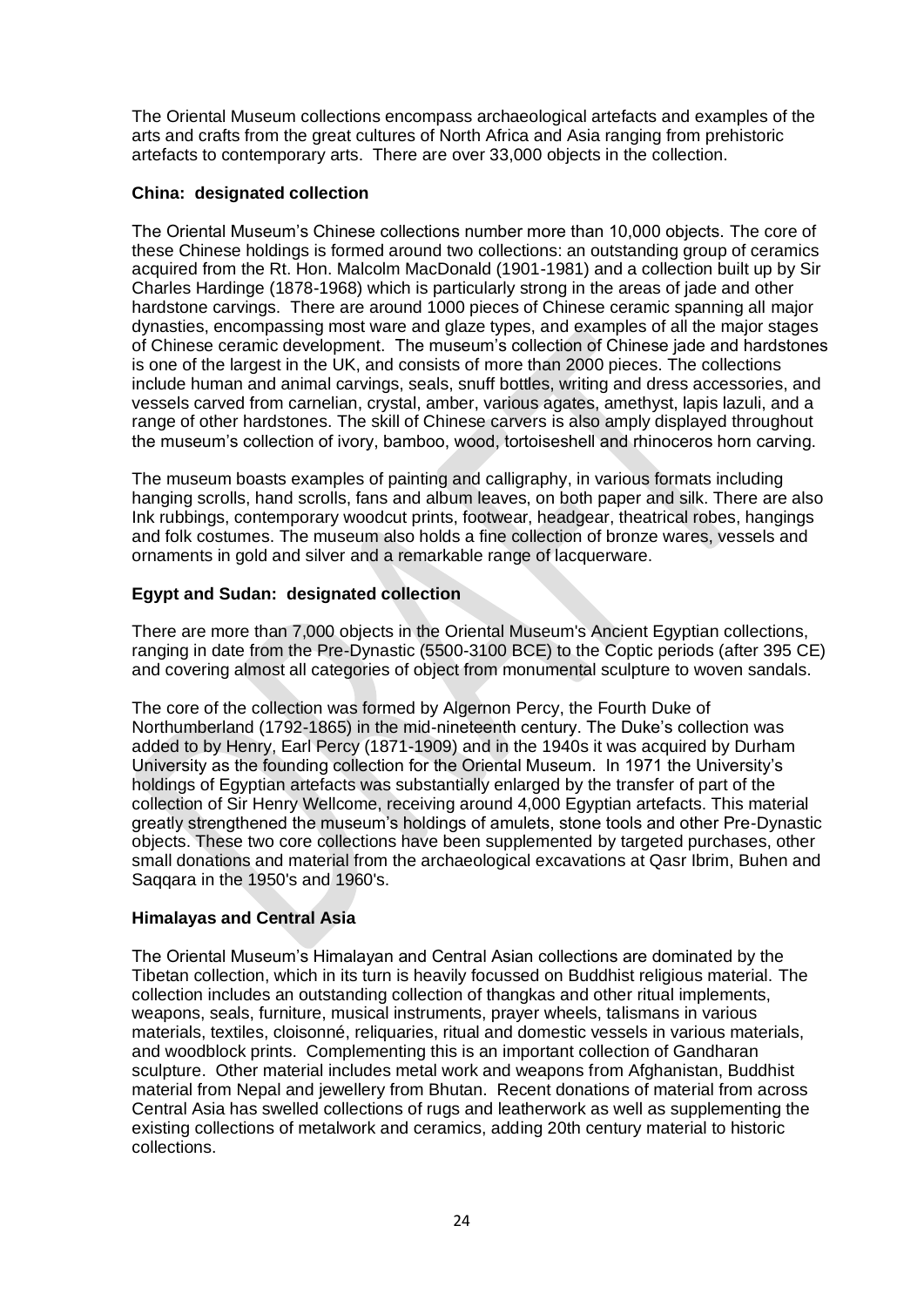## **Japan**

The Japanese collections at the Oriental Museum mostly date from the Edo (1615-1868 CE) and Meiji (1868-1912 CE) periods, but with some objects from earlier periods such as the Muromachi (1336-1573 CE) and Momoyama (1573-1615 CE). There are also significant numbers of objects of 20th and increasingly 21st century date.

In material terms, the collection is quite diverse though the best represented areas are textiles, arms and armour, ceramics, woodblock prints, inro, and netsuke. Other items include domestic shrines, furniture, lacquer ware of various types, paintings, dolls, statues, games and gaming pieces, bronze temple bells, coins, and lantern slides.

The Japanese collections are the result of many smaller donations from a large number of individuals and a considerable number of purchases. In recent years the Museum has made a significant effort to increase the amount of contemporary material held in the Japanese collections through purchases of contemporary ceramics, woodlblock prints, lacquer, manga, street fashion and domestic goods. The Anne and David Hyatt-King Collection of Japanese ceramics was acquired via the Art Fund in 2016. The bulk of the 2000 ceramic pieces donated comprises Japanese porcelain of 19th -20th century date, including many signed works by 'Imperial Household Artists' .

Among the other highlights of the Japanese collections are the Edo period ukiyo-e (floating world) woodblock prints; fine examples of swords and armour, finely embroidered silk kimono and exquisitely carved netsuke, finely decorated inro, as well as imari ceramics of the 17th and 18th centuries.

## **Korea**

The Oriental Museum's Korean collection is not large. It is however varied both in terms of dating and content. The oldest objects within the collection date back to the United Silla dynasty. Notable objects include fine celadon-type glazed stonewares of the Koryo Dynasty. In addition there are bronze mirrors of the Koryo period, and from the Chosen dynasty there are musical instruments, textiles and costume, gaming pieces, coins, weapons, furniture and prints. The collection includes a significant donation from the Right Reverend Richard Rutt, who first travelled to Korea as an Anglican missionary in 1954 and later became Bishop of the Diocese of Taejon. These historic collections have recently been supplemented by targeted purchases of contemporary Korean material including ceramics, textiles and K-pop ephemera.

## **South Asia**

The 3,000 objects comprising the Oriental Museum's South Asian collections reflect all of the major religions that have shaped the region's culture. They range in scope from sculpture in stone to furniture, textiles, arms and armour, manuscripts and paintings. Of particular significance are an exquisite group of miniature paintings and a fine collection of Mughal jade. In addition, the Museum holds a set of nearly 5,000 photographs of archaeological sites and monuments collected between 1902 and 1923 by Sir John Marshall, Director General of Archaeology in India. This archive provides an important resource for those studying India's architectural and archaeological heritage, offering unique images of many structures and features which have since been lost.

## **Southeast Asia**

The Southeast Asian collections at the Oriental Museum reflect the diverse nature of this area. The museum is home to collections from the majority of the many countries that make up the region. The objects range from ceramics to textiles, as well as including musical instruments, wood carvings, lacquer-ware and arms and armour.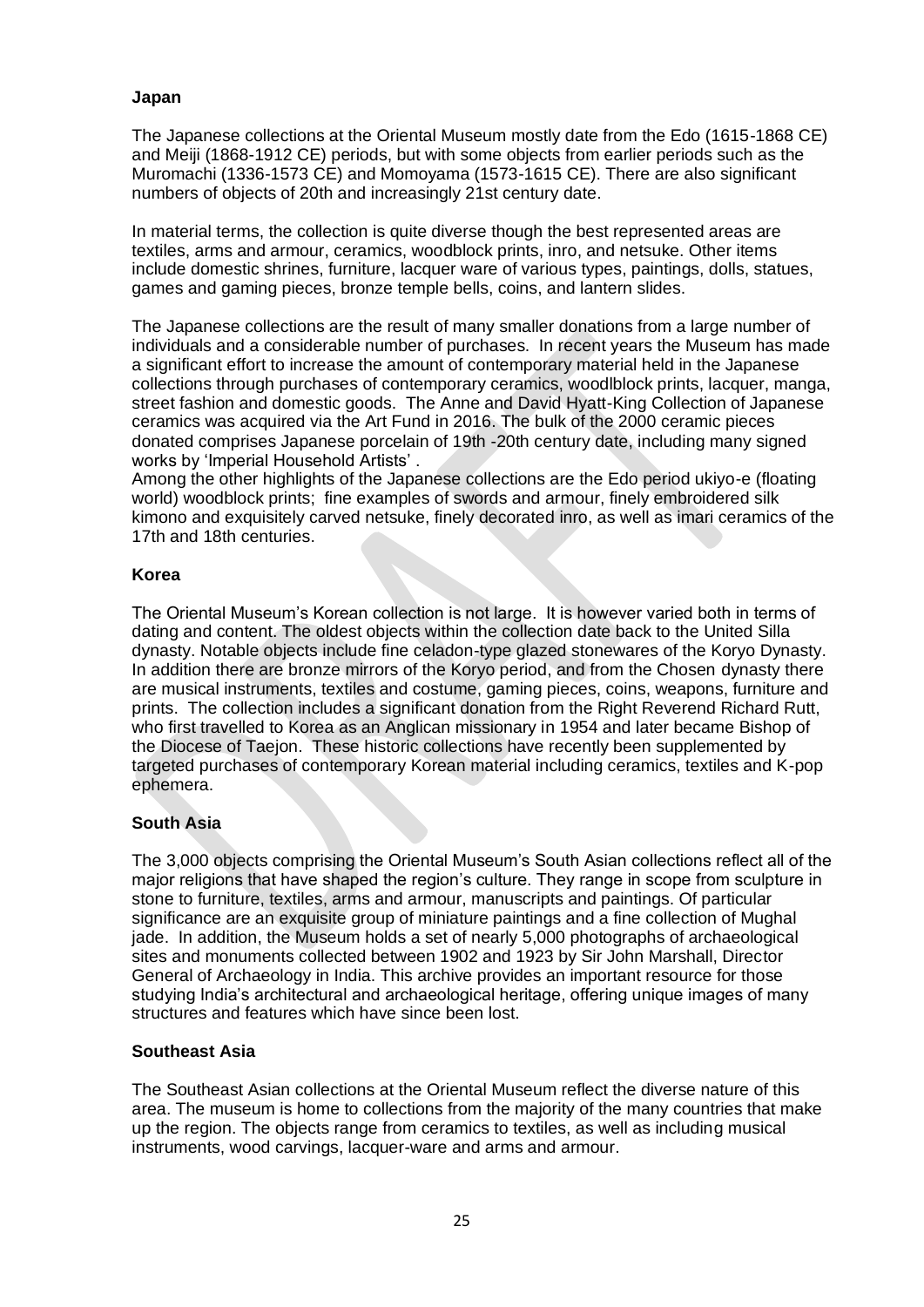The core of the Southeast Asian collections is formed by the objects acquired in two groups in 1976 and 1980 from Rt Hon Malcolm MacDonald. Complementing this is the Roberts Collection of Balinese Art. This substantial collection of woodcarving, sculpture and paintings from the island of Bali provides a detailed picture of the changing nature of art on the island during the 20th century. The Stemson collection of ceramics includes more than 100 pieces from across Southeast Asia, ranging in date from prehistory to the 20th century.

Most recently the museum has been collecting contemporary material to support a range of exhibition projects. Two new donations from Mr and Mrs Glendenning and Rev Bingham have also helped to considerably swell the collections from this region.

### **West Asia**

The Oriental Museum's Ancient Near Eastern collections include material excavated by some of the 20th Century's leading archaeologists, including Sir Leonard Woolley's excavations at Ur; from Kathleen Kenyon's excavations at Jericho and Jerusalem; from the excavations at Lachish sponsored by Henry Wellcome; and from a number of other sites.

The Northumberland Collection also includes a significant number of Near Eastern seals and tablets inscribed with the cuneiform script. In addition to the ancient material there is a small collection of objects dating to the Christian era including ceramics, metal crucifixes and tombstones. The museum's collections from the Islamic Period fine examples of calligraphy and medieval and post-medieval ceramics as well as works in jade and bronze. Recent targeted purchases have been supplemented by major new donations, particularly the Wallum Collection and the Glendenning Collection.

### 9.5 Western Art

A key strength of the Western Art Collection is its focus on 20th and 21st century printmaking. The collection investigates different printing techniques used by artists, from early methods of woodcut printing to more contemporary screen and digital printing techniques. The notion of the multiple print as a primary artwork is one that is frequently contested or misinterpreted and the collection can be seen as a unique resource in considering this notion and in investigating the different means of printing and their status.

The collection additionally features strongly in Post war British art; British, European and American print, painting and sculpture; and both British and American Pop Art. It includes works by Andy Warhol, Barbara Hepworth, Sandra Blow, Picasso, Sonia Delaunay, and Henry Moore alongside regionally based artists such as Tom McGuiness and Fenwick Lawson.

The Western Art Collection is additionally involved in, and responsible for, contemporary commissioning of new artworks across university departments, including portraits and sculptural works.

### 9.6 Other collections outside the scope of this policy

Durham University is involved in partnerships with external organisations, some of which involve custody or responsibility for collections management, but not direct responsibility for collections development and acquisition. There are also other departments within Durham University which hold collections, and in some cases continue to develop them, independently.

An agreement between Durham University and the Chapter of Durham Cathedral, was established in 1955 and renewed most recently in 1991, relating to the care and custody of the Cathedral Archives. This fulfils Chapter 35 of Durham Cathedral's 1555 statutes for the keeping of its muniments. Library and Heritage Collections manages and provides access to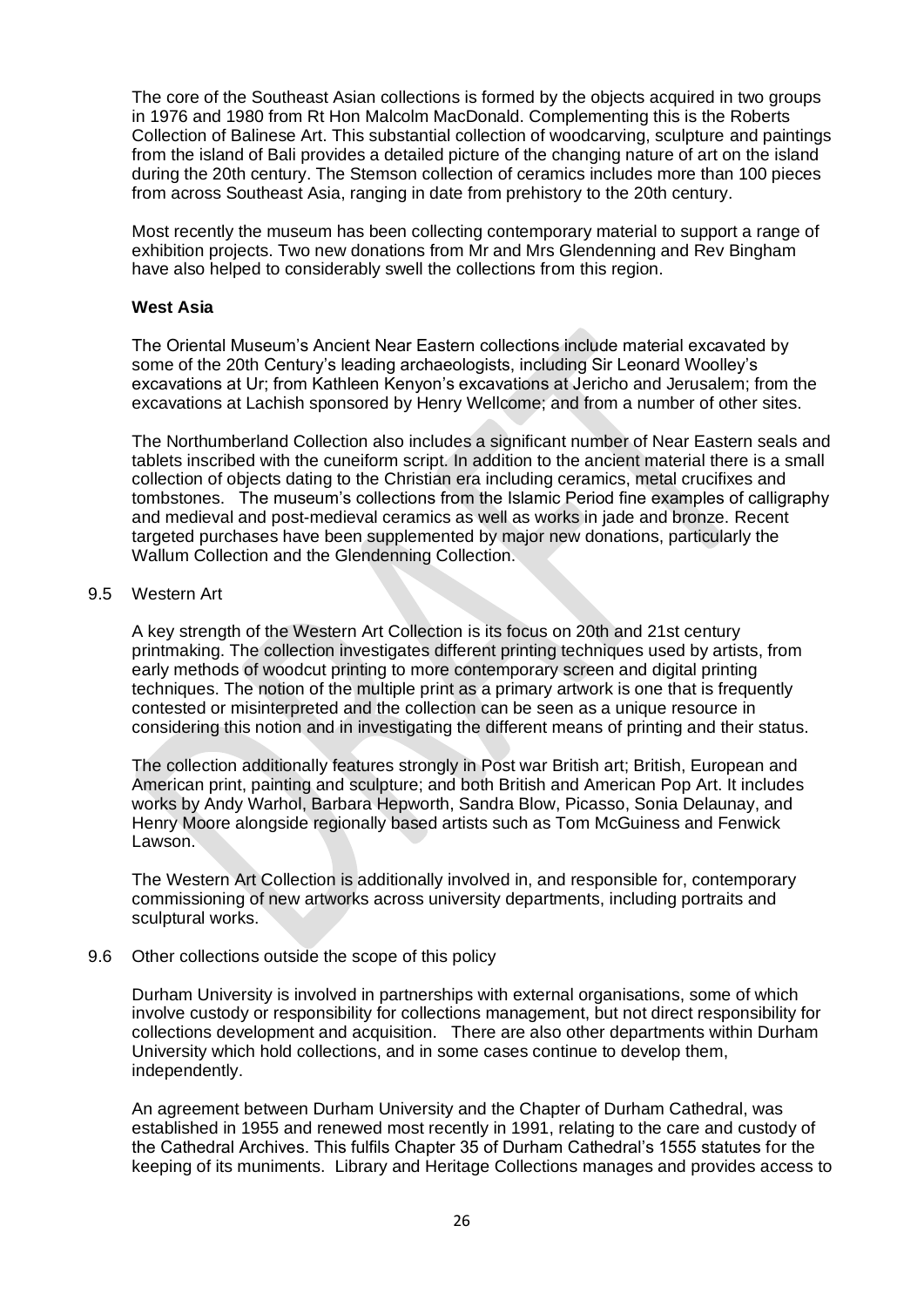the Cathedral archives, together with related collections deposited with or donated to the Cathedral. In the case of potential acquisitions of material offered to the Cathedral archives from external organisations or individuals, discussions are held between the Cathedral and Library and Heritage Collections. These relate to the implications of acquisition (preservation, conservation or access issues, resources of space or staff time required) and the inclusion of the material within the scope of the University's management. However, decisions relating to the acquisition itself are taken by Cathedral staff.

Since 2011 Durham University has been working with the Trustees of Ushaw College to catalogue library and archive collections held there and to make them accessible to researchers. The national profile of this work within the Catholic community in the UK has led to the transfer of archives of related organisations to Ushaw College, deposited or donated with Durham University. The existence of important archive and special collections material in this area at risk of loss - and the lack of obvious sustainable alternative provision – has been reflected in this collecting policy. However the scope of Durham University collecting does not include material relating to Ushaw College itself, or its library. In the case of acquisitions of material which are physically located at Ushaw College, these will be acquired explicitly by either the University or the College, in a context of collaboration and transparency.

Since 2015 Durham University has worked in partnership with Durham County Council and the Durham Light Infantry Trustees to provide access to material from the collection of the Durham Light Infantry. Some material is on display in the DLI Collection Gallery and research access to the medal collection is arranged in the Barker Research Library, both at Palace Green Library. However, development of the DLI collection continues to be undertaken by Durham County Council, on behalf of the DLI Collection Trustees.

There are collections held by academic departments within Durham University, and in some cases these collections are still being developed. These include:

- Anthropology
- Bio-sciences (managed partly by Library and Heritage Collections and partly by the Department of Bio-Sciences)
- Geography / geology / earth sciences

In the longer term it would be desirable, from an operational and conservation point of view for these collections to be managed as part of the overall University collections in active collaboration with relevant departments.

Library and Heritage Collections is increasingly involved in supporting the commissioning of university portraits and sculpture, which ultimately enter into the collection. Until recently such works were commissioned on an ad-hoc basis by departments or colleges, however this process is now increasingly advised by Library and Heritage Collections and should in future be managed wholly by Library and Heritage Collections to ensure quality and our ability to manage all the University's holdings.

Similarly 'Artist in Residence' programmes have in the past been undertaken independently by colleges and departments. As with the commissioning of portraits and sculpture, this process is now increasingly advised by Library and Heritage Collections, with the future aim that is becomes an entirely Library and Heritage Collections managed programme, to ensure quality and sustainability.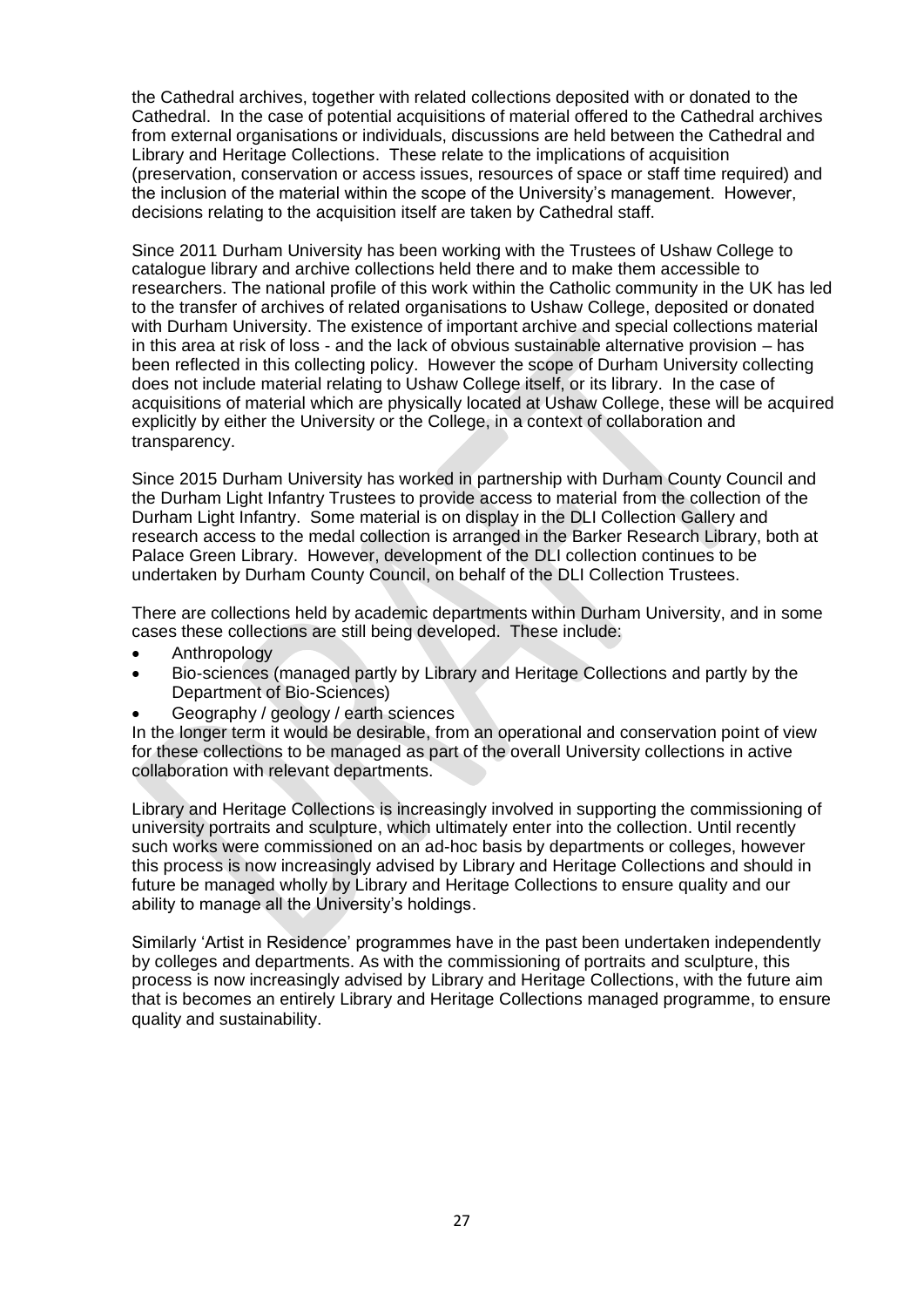## <span id="page-27-0"></span>**10. Disposal Procedures**

Decisions on acquisitions and disposals will be made by the Acquisition and Disposal Panel.

#### 10.1 General procedures

All disposals will be undertaken with reference to the SPECTRUM Primary Procedures on disposal, where applicable. The governing body will confirm that it is legally free to dispose of an item. Agreements on disposal made with donors will also be taken into account.

In the case of archives, material not to be accepted or retained will remain with or be returned to the donor or depositor (lender), transferred to another archive repository or destroyed (as confidential waste where required) as appropriate and according to agreements reached with the donor/depositor. (See also notes relating to archive appraisal in section 4.5 above.)

When disposal of material from museum collection is motivated by curatorial reasons the procedures outlined below will be followed and the method of disposal may be by gift, sale, exchange or as a last resort - destruction.

The decision to dispose of material from the collections will be taken by the A&D Panel only after full consideration of the reasons for disposal. Other factors including public benefit, the implications for Durham University's collections and collections held by museums and other organisations collecting the same material or in related fields will be considered. Expert advice will be obtained and the views of stakeholders such as donors, researchers, local and source communities and others served by the museum will also be sought.

A decision to dispose of a specimen or object, whether by gift, exchange, sale or destruction (in the case of an item too badly damaged or deteriorated to be of any use for the purposes of the collections or for reasons of health and safety), will be the responsibility of the A&D Panel acting on the advice of professional curatorial staff, if any, and not of the curator or manager of the collection acting alone.

Once a decision to dispose of material in the collection has been taken, priority will be given to retaining it within the public domain. It will therefore be offered in the first instance, by gift or sale, directly to other Accredited Museums (where applicable) likely to be interested in its acquisition.

If the material is not acquired by any Accredited museum to which it was offered as a gift or for sale, then the museum community at large will be advised of the intention to dispose of the material normally through a notice on the MA's Find an Object web listing service, an announcement in the Museums Association's Museums Journal or in other specialist publications and websites (if appropriate).

The announcement relating to gift or sale will indicate the number and nature of specimens or objects involved, and the basis on which the material will be transferred to another institution. Preference will be given to expressions of interest from other Accredited Museums. A period of at least two months will be allowed for an interest in acquiring the material to be expressed. At the end of this period, if no expressions of interest have been received, the museum may consider disposing of the material to other interested individuals and organisations giving priority to organisations in the public domain.

Any monies received by the museum governing body from the disposal of items will be applied solely and directly for the benefit of the collections. This normally means the purchase of further acquisitions. In exceptional cases, improvements relating to the care of collections in order to meet or exceed Accreditation requirements relating to the risk of damage to and deterioration of the collections may be justifiable. Any monies received in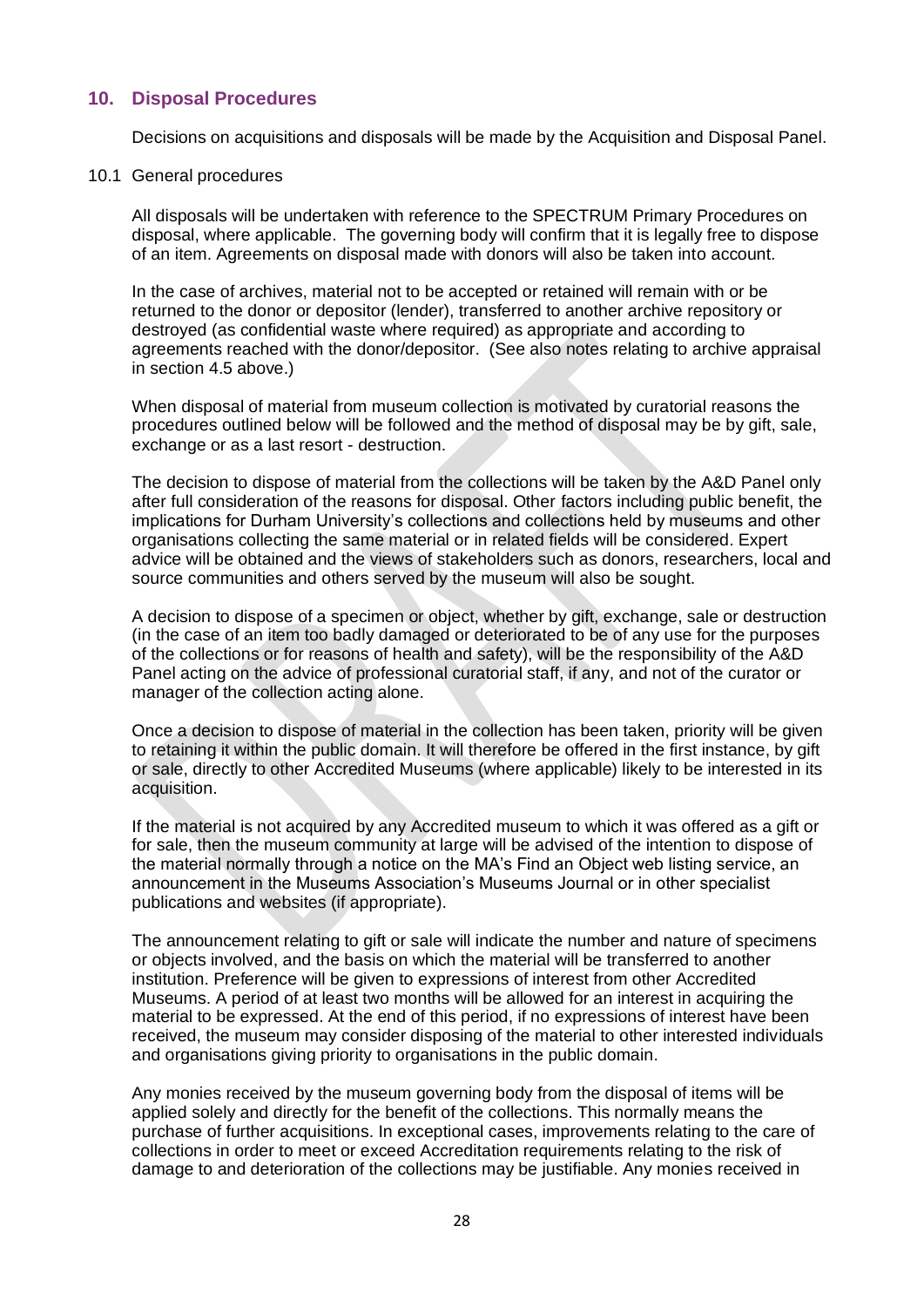compensation for the damage, loss or destruction of items will be applied in the same way. Advice on those cases where the monies are intended to be used for the care of collections will be sought from the Arts Council England.

When disposal is being considered, Durham University will establish if it was acquired with the aid of an external funding organisation. In such cases, any conditions attached to the original grant will be followed. This may include repayment of the original grant and a proportion of the proceeds if the item is disposed of by sale.

The proceeds of a sale will be allocated so it can be demonstrated that they are spent in a manner compatible with the requirements of the Accreditation standard. Money must be restricted to the long-term sustainability, use and development of the collection.

Full records will be kept of all decisions on disposals and the items involved and proper arrangements made for the preservation and/or transfer, as appropriate, of the documentation relating to the items concerned, including photographic records where practicable in accordance with SPECTRUM Procedure on deaccession and disposal, where applicable.

### 10.2 Disposal by exchange (for museum collections)

The nature of disposal by exchange means that the museum will not necessarily be in a position to exchange the material with another Accredited museum. The governing body will therefore ensure that issues relating to accountability and impartiality are carefully considered to avoid undue influence on its decision-making process.

In cases where the governing body wishes for sound curatorial reasons to exchange material directly with Accredited or non-Accredited museums, with other organisations or with individuals, the general procedures in section 10.1 above will apply. If the exchange is proposed to be made with a specific Accredited museum, other Accredited museums which collect in the same or related areas will be directly notified of the proposal and their comments will be requested.

If the exchange is proposed with a non-Accredited museum, with another type of organisation or with an individual, the museum will place a notice on the MA's Find an Object web listing service, or make an announcement in the Museums Association's Museums Journal or in other specialist publications and websites (if appropriate).

Both the notification and announcement must provide information on the number and nature of the specimens or objects involved both in the museum's collection and those intended to be acquired in exchange. A period of at least two months must be allowed for comments to be received. At the end of this period, the governing body must consider the comments before a final decision on the exchange is made.

## 10.3 Disposal by destruction

If it is not possible to dispose of an object through transfer or sale, the governing body may decide to destroy it.

It is acceptable to destroy material of low intrinsic significance (duplicate mass-produced articles or common specimens which lack significant provenance) where no alternative method of disposal can be found.